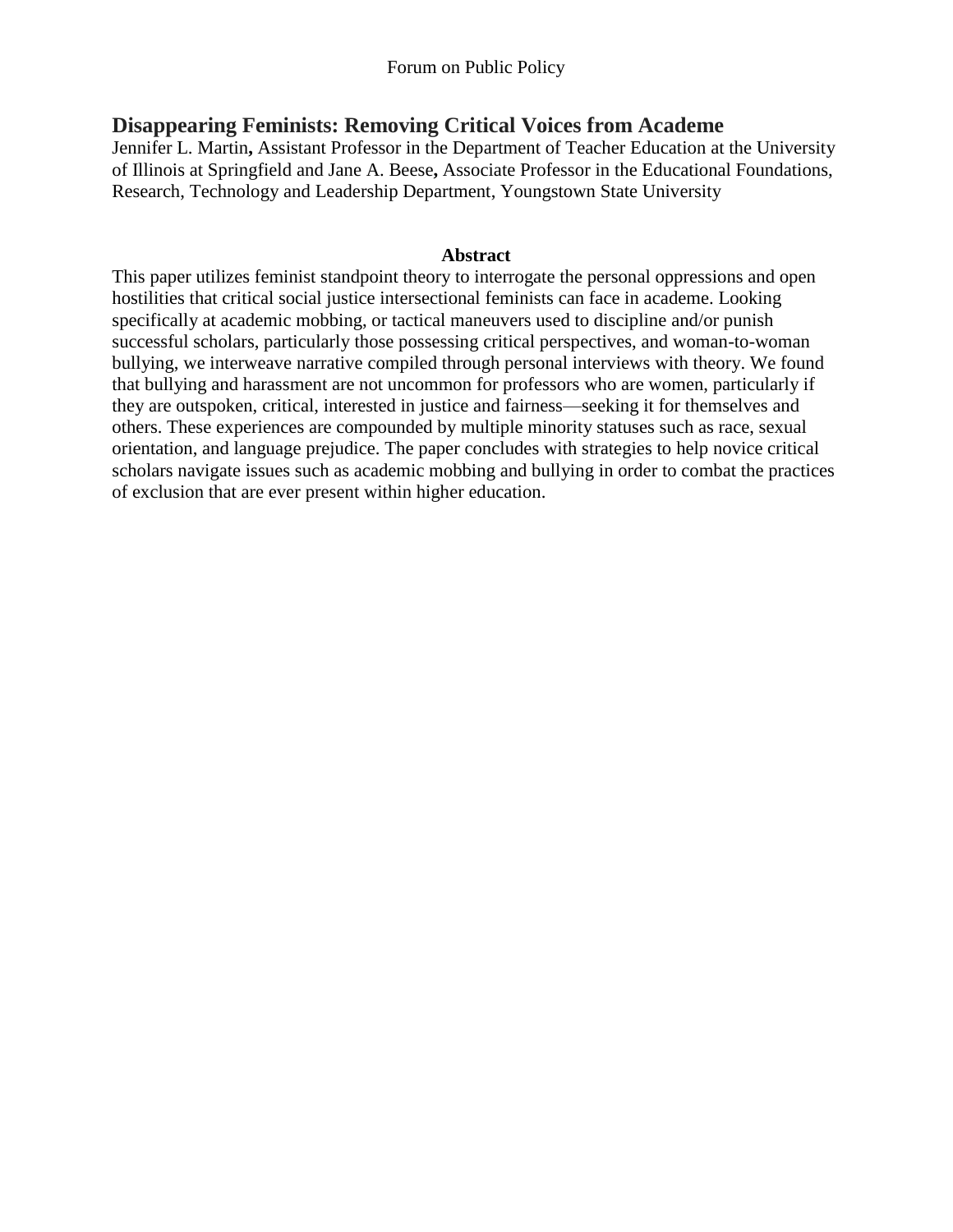#### **Disappearing Feminists: Removing Critical Voices from Academe**

*When women use bullying as a way of interacting with other women, they become complicit in reproducing systems that oppress women, further marginalizing themselves and other females. Each act of bullying marks targets (i.e., women) as deserving of abuse and disrespect*—Lutkin-Sandvik & Dickenson, 2012

#### **Introduction**

For nearly two decades, women have reached higher educational attainment levels than men, earning more than 50% of all bachelor, master's, and doctoral degrees; however, a disproportionate number of women to men hold positions of high faculty rank (Johnson, 2016). In 2013, women held 49.2% of faculty positions, an increase of 10.6% since 1993, but only 37.6% of those positions were tenured (Finkelstein, Conley, & Schuster, 2016). According to Johnson, "In 2015, male faculty members held a higher percentage of tenure positions at every type of institution even though they did not hold the highest number of faculty positions at every rank" (2016, p. 7). In fact, the proportion of women faculty who are tenured or on the tenure track has declined from 20% to 8% between the years 1993 and 2013, while, simultaneously part-time appointments for women increased from 48% to 56% (Finkelstein et al., 2016). Less than 9% of women faculty have achieved full professorships (Finkelstein et al., 2016). Institutions of higher education are hiring more women, but most in adjunct positions—not for the more prestigious tenure track positions (Flaherty, 2016).

Women of all races and ethnicities will more than likely hold lower level faculty positions than men, but it is the persistent marginalization of women of color in higher education that makes the situation even more dire (Curtis, 2011, 2015; Finkelstein, et al., 2016; Johnson, 2016; Turner, Gonzales, & Wong, 2011). According to Finkelstein, Conley, and Schuster,

". . . white women have actually benefitted the least among all racial subgroups of women. Relative to the 109.7% increase in women faculty between 1993 and 2013, white women increased by 81.5% compared to the 296.0% increase in Asian-American women, and the 189.9% increase in underrepresented minority women (with Hispanic women outpacing both African-American and Native- Americans)" (2016, p. 13). However, the proportionate presence of underrepresented minority female faculty among all women faculty has remained dormant: Asian-American women full-time faculty increased 4.0%, and among both tenure track and tenured female faculty 6.3%; African-American women full-time faculty increased 0.3%, among tenure track female faculty 0.5%, and tenured female faculty declined 0.5%; Latino women full-time faculty increased 1.4%, among tenure-track female faculty 1.5%, and tenured female faculty 1.3%; Native American women full-time faculty increased 0.1%, no change in tenure track female faculty, and tenured female faculty 0.2% (Finkelstein et al., 2016). Although the gap appears to be narrowing, the numbers of minority women remain relatively small.

Underrepresented minority groups hold 13% of faculty jobs but only 10% of tenure track/tenured positions (Finkelstein et al., 2016). Underrepresented minority women of color often outnumber men of color in lower-ranking faculty positions, ". . . but men of color hold full professor positions more often than women of color" (Johnson, 2016, p. 5). While we have seen tremendous growth in the past twenty years, nearly triple in number—from 35,800 to 103,800, of underrepresented minority women faculty, the growth in tenure-track positions has been modest—from 7,900 to 14,300 (Feinstein et al., 2016). The advancement of underrepresented minority women to full-time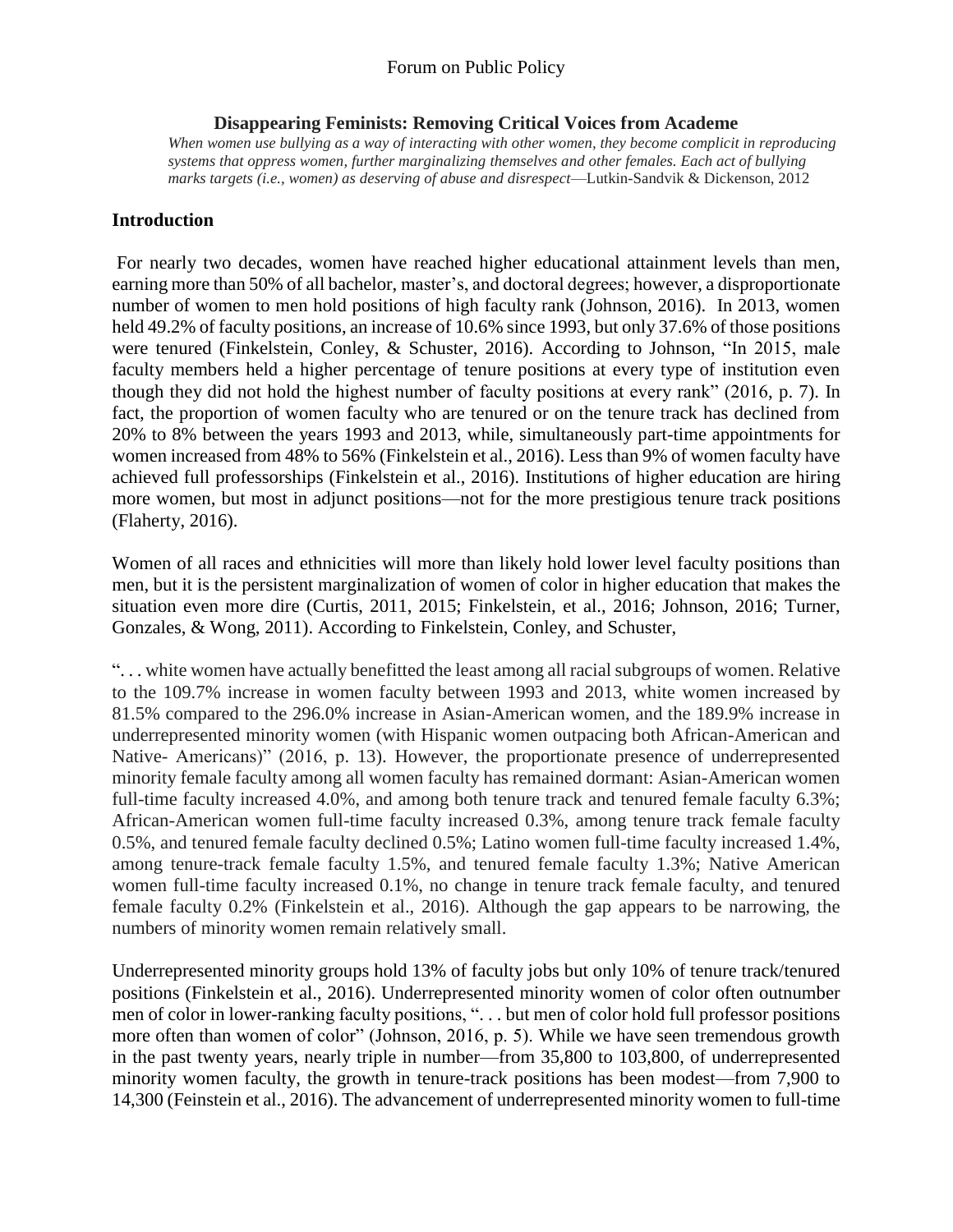tenure positions has been limited with most of the growth at the level of full-time non-tenure-track appointments and part-time appointments (Finkelstein et al., 2016).

At the intersection of race and gender, the increasing stratification of faculty levels place gains women and underrepresented minority women have made in positions of part-time adjuncts and full-time non-tenured track faculty (Flaherty, 2016). According to Finkelstein et al., (2016), "The available jobs tend, less and less, to be the conventional 'good' jobs, that is, the tenure-track careerladder jobs that provide benefits, manageable to quite good salaries, continued professional development opportunities—and, crucially, a viable future for academics" (p. 1).

# **Purpose**

This paper details some experiences of intersectional feminist professors who, because of this standpoint, possess an outsider status (i.e., outsiders inherently critique institutional practices that perpetuate racist, sexist, homophobic, transphobic, classist, and other –isms which serve to perpetuate the status quo), which subjects them to chilly climates within their respective institutions. Overt and covert exclusion, gendered microaggressions, and gaslighting are just some of their experiences. In this paper, we analyze not only the impact of these experiences on the physical, spiritual, emotional, and mental health of participants but also how these experiences have impacted and informed their work.

### **Theoretical Framework**

Feminist standpoint theory (Sprague 2016) informs this work, which demands an analysis of how power and authority interact. Power is a part of all social relations and is directly related to the ability to work in concert or collaboration with one another (Nyberg, 1981). Foucault's analysis of power counterbalances standpoint theory, extracting meaning from how exchanges of power within the university serve to maintain the status quo, which is highly racialized and gendered, and used to punish those who question it, or perform in ways that upset status quo expectations based upon gender, race, sexuality, class, and other marginalized identities. As Foucault states, "Generally speaking, all the authorities exercising individual control function according to a double mode; that of binary division and branding (made/same; dangerous/harmless; normal/abnormal); and that of coercive assignment, of differential distribution (who he is; where he must be; how he is to be characterized; how he is to be recognized; how a constant surveillance is to be exercised over him in an individual way, etc.)" (p. 199).

Foucault's concepts of surveillance and the gaze play out within notions of what is acceptable/unacceptable behavior for feminist scholars, and Foucault's notion of power reproduces this limiting binary. The Foucauldian representation of Bentham's panopticon is realized in our current milieu through the self-policing of women, e.g., "the Hillary Problem": hyper-confident women are neither palatable nor acceptable, for they defy the outdated yet still perpetuated gender stereotype that women should demur to men, to the system, to tradition, to the institution. As Foucault argues, the Panopticon "reverses" the function of the dungeon, focusing only on "enclosure"; the other two functions: depriving light and hiding the prisoner, are no longer necessary. In this metaphorical prison, women police themselves, a requirement of the panopticon, "[Sh]e is seen, but [s]he does not see; [s]he is the object of information, never a subject in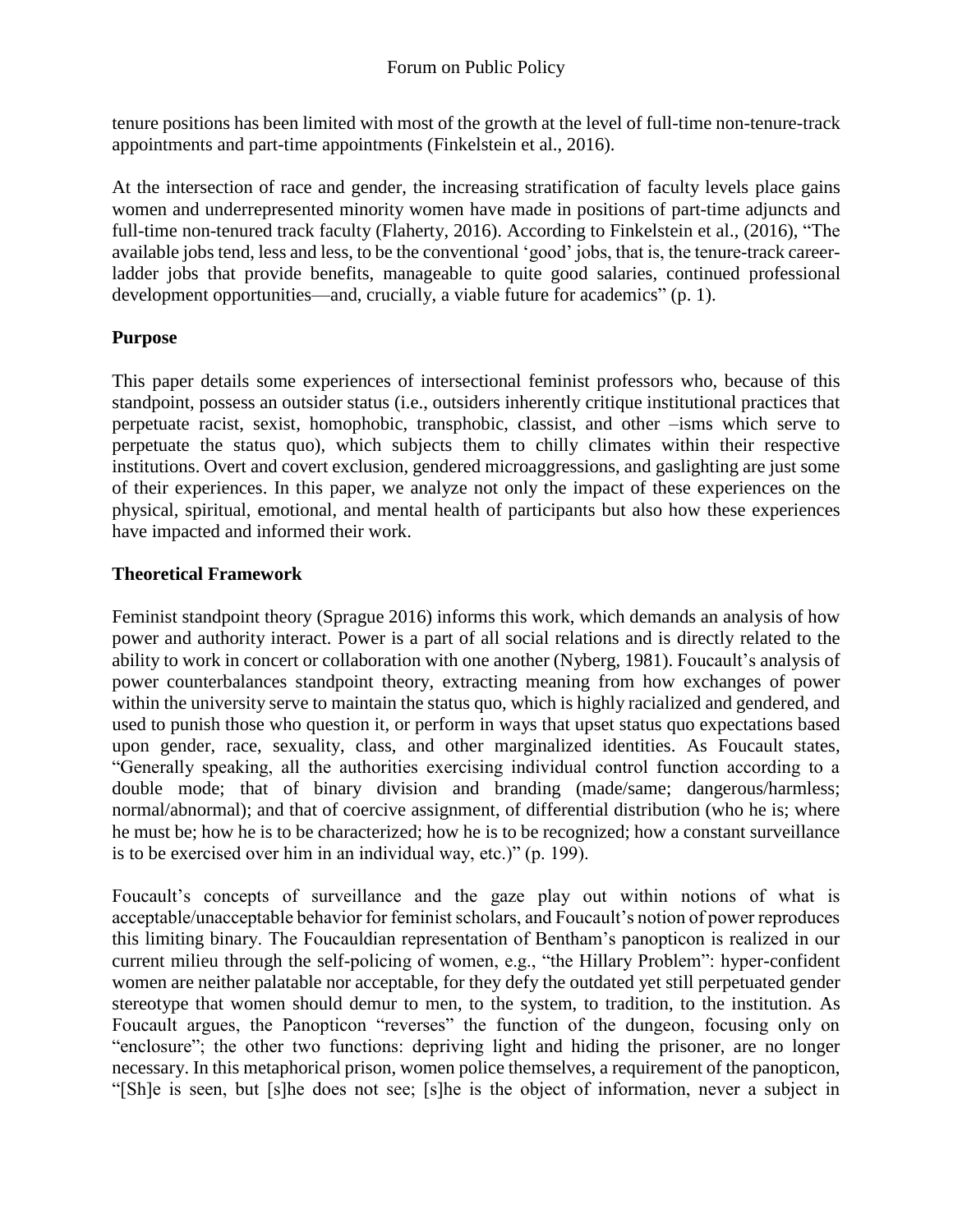communication" (p. 200). Likewise, women are kept separate, and compete against one another the panopticon becomes a metaphor for power and control: self-policing: ". . . to induce. . . a state of conscious and permanent visibility that assures the automatic functioning of power" (p. 201).

Foucault's "central tower," where "... one sees everything without ever being seen" is an invisible metaphorical entity, situated to control our every action and decision, with the ultimate goal of holding us in compliance, never to challenge the status quo (p. 202); those who do become destabilized. Those who challenge the status quo, by, for example, questioning sexist institutional practices that serve to keep women silent, per gendered stereotypes for example, are summarily punished. Stereotypes and discrimination have largely not changed for women in academe in the last 30 years. Thus, we utilize Foucault's concept of surveillance and power to theorize the ways in which women in the academy are: stereotyped, self-policed, and (may benefit from) policing other women.

Shame resilience theory is another layer that informs this analysis. According to Brown (2006):

The definition of *shame* that emerged from the research is, "An intensely painful feeling or experience of believing we are flawed and therefore unworthy of acceptance and belonging." Participants described shame using terms including *devastating*, *noxious*, *consuming*, *excruciating*, *filleted*, *small*, *separate from others*, *rejected*, *diminished,* and *the worst feeling ever*. In defining shame, participants contrasted shame with *guilt*, which they defined or described as a feeling that results from *behaving* in a flawed or bad way rather than a flawed or bad *self.* (p. 45)

Institutions possess mechanisms of control that serve to shame those who do fit within pre-existing hegemonic expectations/categories. These shaming practices serve to silence and isolate their victims, continuing to make these mechanisms of control hidden and continuing practices.

We will elucidate what Brown terms "speaking shame." Through this work, we become vulnerable, critically aware, and empathic, according to Brown, all necessary components to building resilience to shame. We build upon this theory, by expanding it to method, as well as applying it to practice, as we devise strategies to combat to transgress/"talk back" to institutional oppressions.

#### **Review of the Literature**

Power may be illusive for women in the workplace. Women cannot break into important jobs unless they are self-promoting, confident, and advocate for themselves, but self-promotion can be a double edged sword; while it increases how a woman is perceived i.e., with confidence and/or competence, it decreases social attraction where ". . . woman can be discriminated against for failing to counteract gender stereotypes (i.e., for acting 'as a woman') and discriminated against for counteracting gender stereotypes (i.e., for not acting 'as a woman should')" (Rudman, 1998, p. 643). Women in academe, particularly if they identify as feminist scholars, may meet with disastrous consequences ". . . women who are self-promoting or otherwise outside female social norms" (Lewin, 2002, para. 4), can be "disappeared,": denied tenure and promotion, formally sanctioned, and otherwise betrayed by the institution, for perceived lack of "collegiality."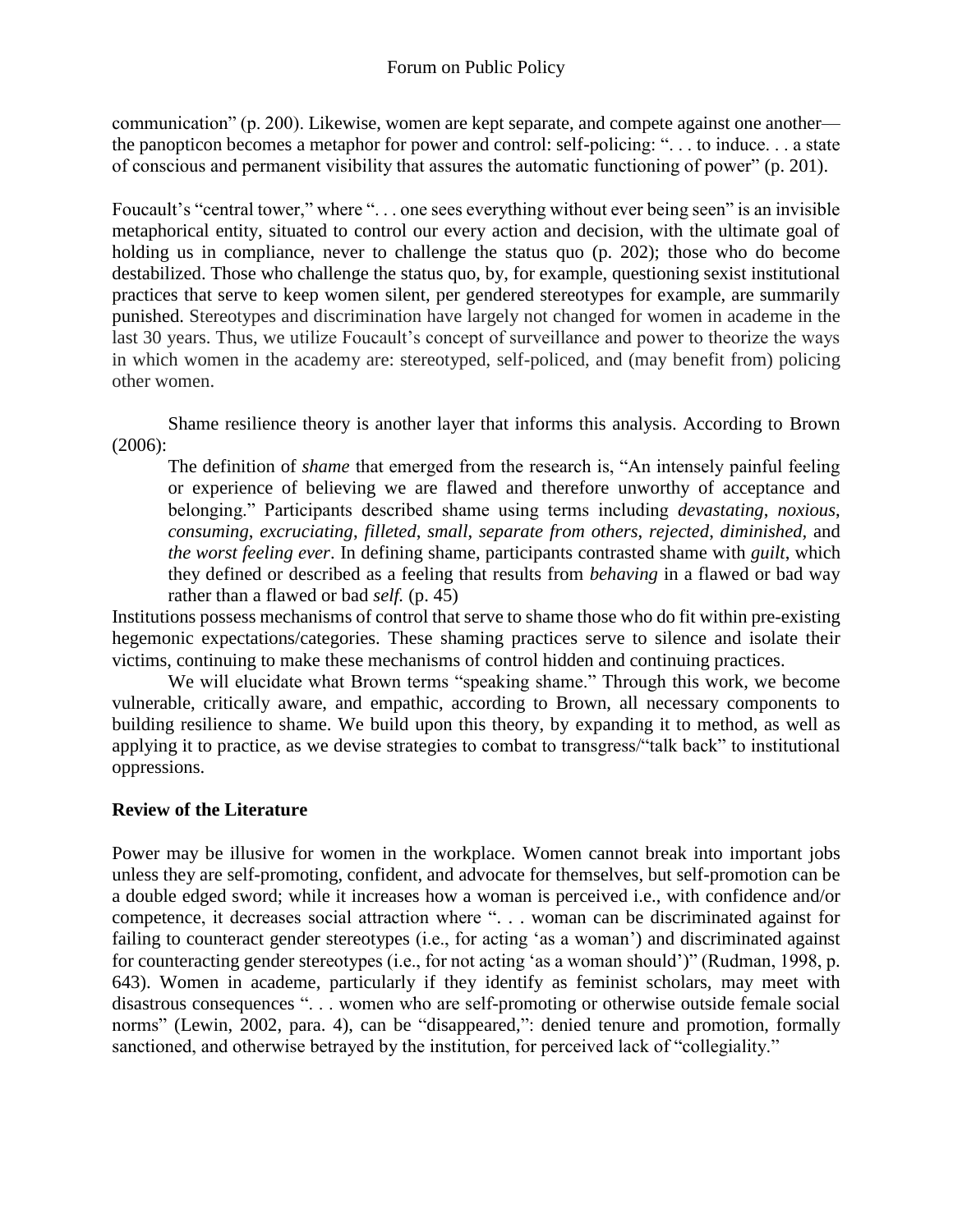According to Grigoryan (2017), women in academe who excel and do not apologize for it, often receive negative consequences. Subservience and silence are still expectations for women in academe despite decades of feminist progress. The expectations that women be "nice" and apologize in order to self-efface so as not to offend, are not uncommon. Feminist academics, especially when they out produce their male and non-feminist women peers, can be labeled as "uppity," or not "fitting in" (Lewin, 2002). Such self-promoting, outspoken, and productive feminist scholars are often controlled, demeaned, and dismissed via tactics of mobbing, gaslighting, and subtle forms of bullying.

### **The Plight of the Feminist Scholar**

Critical intersectional feminist scholars make a point of "decentering whiteness": in their teaching, in their scholarship, in their activism, and in their advocacy for students and for change within their respective institutions. According to Cooper (2017):

We simply must acknowledge that academic inquiry is absolutely capable of doing harm. Whole bodies of scholarship argued that women were a weaker gender, properly subject to the rule of men. The history of Western thought and science is predicated on the argument that African and indigenous peoples are inferior races. None of the questions that researchers ask issue from value-neutral terrain and because the American landscape is so deeply tethered to notions that whiteness (and maleness) are neutral, objective, superior, then often the kinds of debates that academics want to have are intrinsically harmful. If there is anything objective that we can say, it is that. (para. 23)

Critical intersectional feminist scholars make inherent institutional critiques, through their curriculum, their advocacy, and their very presence within academe. Despite institutional calls to embrace diversity and diverse faculty, those who actually embody this face severe consequences for their very presence. Some of those consequences and tactics include academic mobbing and bullying.

Feminist thought and action is often demonized, and feminist academics who implicitly or explicitly communicate a feminist orientation, by, for example, critiquing and/or dismantling workplace inequities, may have to work all that much harder to be taken seriously. According to Kozma and Weekes Schroer (2017), "A tremendous amount of feminist energy is directed toward explaining feminist critiques and justifying feminist and principles" (p. 85).

The feminist scholar can receive consequences from without because their activist orientation, or confident nature does not fit the mold of what is expected of women. According to Grigoryan (2017):

I recognized that I had been naïve in assuming that I could act "normal," act in what I considered a gender-neutral way without pandering to outdated gender expectations of female niceness (as in smiling a lot), friendliness (engaging in frequent small talk, showing interest with a nurturing attitude, giving compliments, smiling some more), accommodation (completing office housework, accepting classes and schedules rejected by male colleagues), helpfulness (not saying no, *ever*), and be accepted and treated fairly and equally to that of my male colleagues or females who did engage in stereotypically female behaviors. Hence, the same feminist values that empower us on a personal level can disempower us on a practical or materialistic level. (p. 246)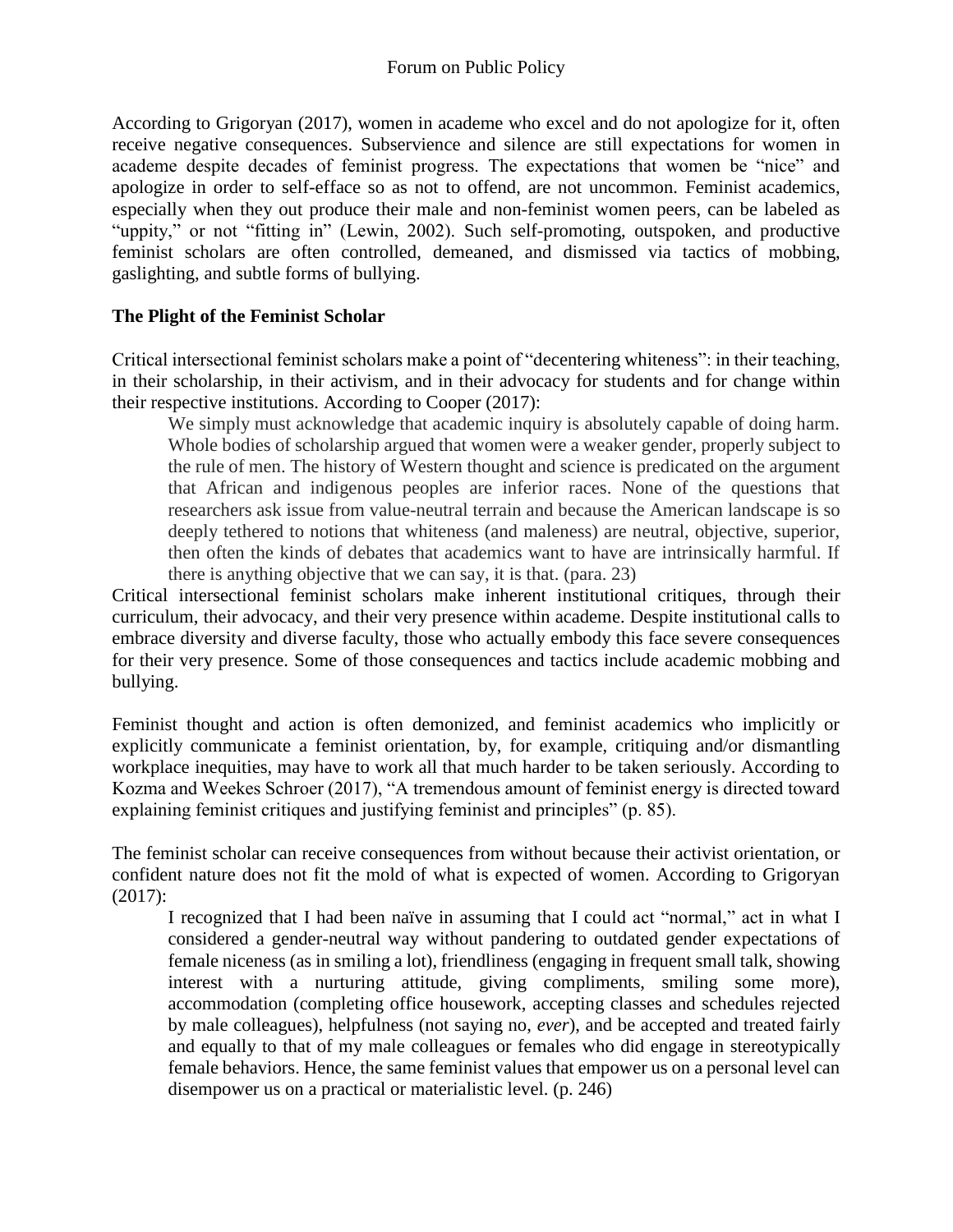Thus, many feminist academics are not safe in just being ourselves; we have to check ourselves to ensure we are fitting the mold of what others expect (self-policing).

#### **Academic Mobbing**

A lesser known type of bullying and harassment, academic mobbing involves the social exclusion of an individual considered to be an "outsider" within an academic department. Often those academics who are mobbed are highly accomplished, and their colleagues fear being "overshadowed" by accomplishments that will reveal their own inadequacies (Gorlewski, Gorlewski, & Porfilio, 2014).

Defined by Khoo (2010), academic mobbing consists of:

. . . a non-violent, sophisticated, "ganging up" behaviour adopted by academicians to "wear and tear" a colleague down emotionally through unjustified accusation, humiliation, general harassment and emotional abuse. These are directed at the target under a veil of lies and justifications so that they are "hidden" to others and difficult to prove (p. 61).

Theorizing the phenomenon of mobbing, it is those individuals who threaten to upset the status quo within their departments, by achieving more, expecting more, or questioning outdated or unethical practices, that are often targeted for mobbing. Very often, the victim does not understand what is happening until they find themselves embedded in very precarious situations, often with administrative sanctions, as the mob has implicitly, silently, and expertly laid the groundwork to destroy academic reputations through false accusations, humiliations, exaggerated weaknesses, etc.

According to Khoo (2010), "Bullies use mobbing activities to hide their own weaknesses and incompetence. Targets selected are often intelligent, innovative high achievers, with good integrity and principles. Mobbing activities appear trivial and innocuous on their own but the frequency and pattern of their occurrence over a long period of time indicates an aggressive manipulation to 'eliminate' the target" (p. 61). Khoo also argues that outspoken women faculty who address issues of inequity are often the targets of mobbing, as "Their competence and professional success are perceived as threats by the bullies" (p. 11). Essentially academic mobbing is a tool used as a weapon by perpetrators to "hide their own weaknesses" (Gorlewski, Gorlewski, & Porfilio, 2014, p. 15).

Mobbing is insidious because, taken in isolation, some of the events can be dismissed as trivial, meaningless, and the target, if outspoken about said treatment, can be subject to gaslighting, minimization, and trivialization. Highly accomplished and outspoken academics, particularly whose possessing minority/multi-minorities status(es), can become targets of academic mobbing because they force their colleagues, albeit unintentionally, to look at themselves, to acknowledge their own inadequacies, and to act in retaliation. They thus begin to spin a false narrative about the accomplished target/colleague: framing the target as unreasonable, angry, arrogant, and the like. This false narrative can then become the reality, especially if the target does not yet realize the subtle and behind the back attacks being leveled against her. She then is forced to compensate when and if she does realize what is occurring, thus taking her away from her work: her teaching, her research, her service.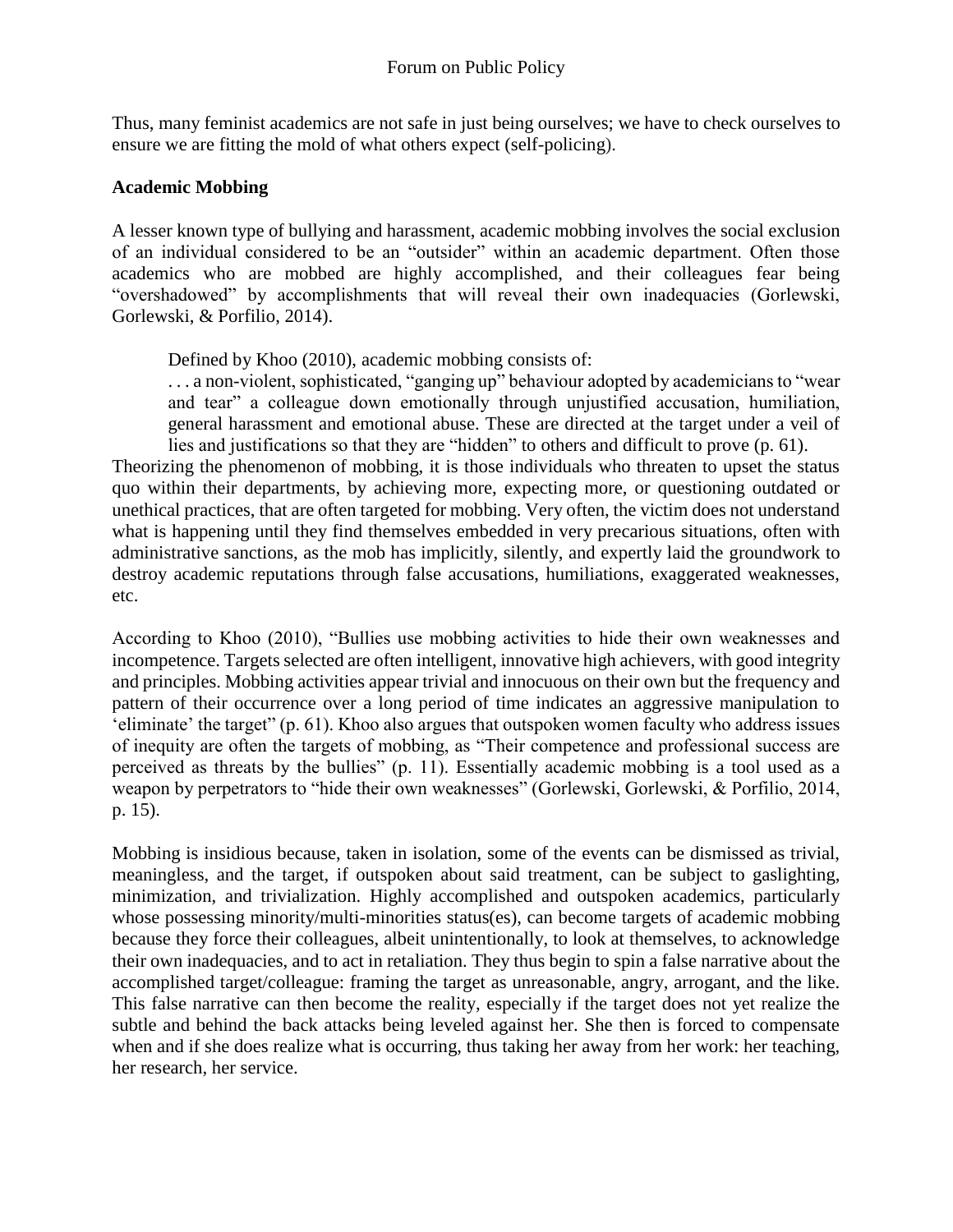### **Bullying: Woman-to-Woman**

Sepler (2017) discusses the "quiet" bully: the bully who operates behind closed doors, which "... . involves the small 'p' politics of vilification. It is largely, but not exclusively, the province of women, and in academia it is particularly ferocious" (p. 296). This bullying, involves "gender policing—pressure to conform to gender stereotyping" (p. 296). This type of bullying can also be considered "indirect aggression" because behavior is perpetrated upon the victim in order to cause them harm, without readily identifying the perpetrator as an aggressor. In fact, the victim often does not realize what is happening, subtle sabotage, until it is too late, and the damage has been done.

# According to Sepler (2017):

Being "aggressive" is viewed askance and outside the expectation that girls will be empathetic, supportive, and collaborative. . . The mean girls have learned that conforming to gender stereotypes is important. "Aggression" by girls is tied to the implicitly sexist but very real prospect of "unlikeability. . ." Mean girls learn that relational aggression is a powerful tool to keep themselves in control of their destiny while never appearing to challenge male power (p. 297).

In a 2011 survey of 1,000 women in the U.S. workforce stated that 95% reported being undermined by another woman (Sepler, 2017). According to Sepler (2017) the following are the most common tactics of quiet bullies:

- Planting false or partially false narratives about targets;
- Damning with faint praise—offering a compliment, and quickly dialing it back with a statement of deficit;
- Using others to lodge complaints about the target;
- Demonstrating apparent care and concern to build trust and then taking advantage of trust to embarrass or humiliate the target by sharing information provided under the guise of "friendship" or mentoring;
- Gaslighting: telling a target that the target has made an error or insulting the target, then denying that they have done or said what they did or said;
- Refusal to engage, avoiding, or shunning;
- Moving the goalposts: stating objectives or benchmarks only to have them change when the target reaches them;
- Shunning or ostracizing the target;
- Recommending that others complain about the target (p. 298).

### **Queen Bee**

The Queen Bee Syndrome, coined in the 1970s by Staines, Tavris, and Jayaratne (1974), pertains to women in positions of authority who disassociate from other women, and even undermine other women, because they understand that there is precious little room for advancement for women. This is a decidedly anti-feminist position. The queen bee is an alpha female who does not abide other alpha females (Allen & Flood, 2018). As Allen and Flood state, "Far from nurturing the growth of younger female talent, queen bees push aside possible competitors by chipping away at their self-confidence or undermining their professional standing. . . " (p. 12). Derks, Ellemers, van Laar, and de Groot (2011) were able to identify the ways "queen bees" develop and emerge in a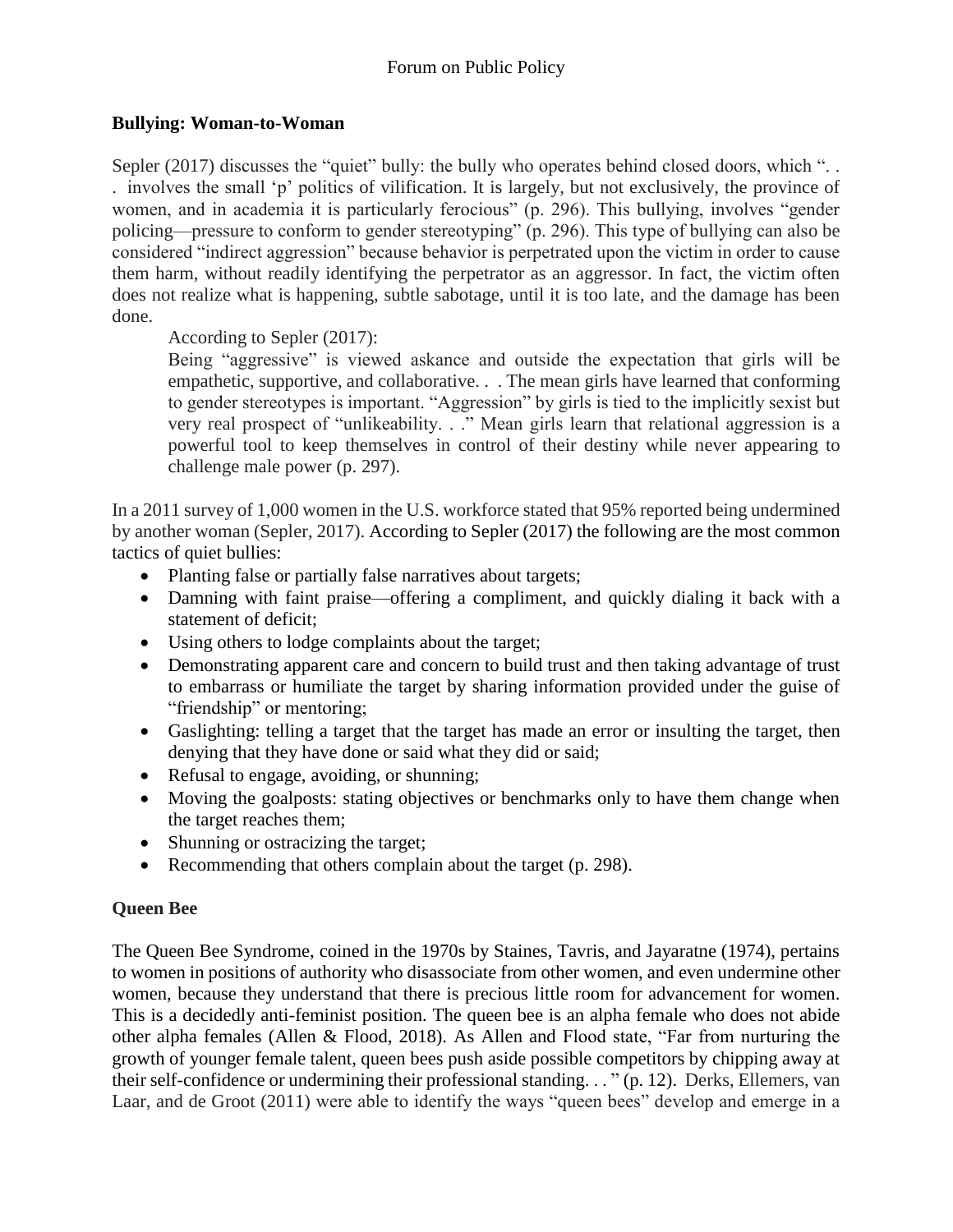competitive work environment—the Queen Bee phenomenon was found among women who had made big sacrifices for their careers, experienced high levels of discrimination on their way up the ladder, and started their careers with low feminine gender expression, often describing themselves as more "masculine." These women learned that to survive in their organizations, they often had to disassociate themselves from other women, which then perpetuated the gender discrimination inherent in their organizations (Derks, Ellemers, van Laar, & de Groot, 2011).

### **Methods, Data Collection, and Analysis**

This study was a pilot study using convenience sampling for the purpose of examining research processes and analyses. Further research based on this pilot will include additional participants with more sophisticated sampling.

In this pilot narrative analysis of the lives of women in academe, we use stories as data or firstperson accounts of experiences lived while working in faculty positions in higher education. Stories are powerful meaning-making tools related to ordering experiences and making sense of human behaviors (Brunner, 1991; Lyotard, 1984; Merriam, 2002). The researcher's role in narrative analysis is one of storyteller, Mishler explains, ". . . we retell our respondents' accounts through our analytic redescriptions. We, too, are storytellers and through our concepts and methods—our research strategies, data samples, transcription procedures, specifications of narrative units and structures, and interpretive perspectives—we construct the story and its meaning" (1995, p. 117). The narrative method contributes intensity and authenticity in the stories we tell (Bamberg, 2012; McAdams, 1993; Randall, 1995).

This is a study of the experiences of women in academe, including intersectional feminists, who have been exposed to hostile treatment, bullying, and harassment, and have faced unfair sanctions and consequences. The following research questions were used in the study on the lived experiences for women in academe:

- 1. How do women faculty, specifically critical feminist intersectional scholars, describe their experiences with exclusion, workplace inequities, and institutional bias in academe?
- 2. How does working in academe change these women's lives?
- 3. What advice or lessons learned can these women provide others?

### Participants

We used convenience sampling to select women participants. Our criterion was that participants had endured, encountered, and survived bullying and harassment in the higher education, and had a story to tell. Invitation forms included details pertaining to the interview process, in addition to the potential risks and benefits of participating in the research study. All names have been changed to protect participant anonymity. In addition, some participant stories are collapsed into one, or expanded into several participant narratives to obscure authorship, and to further protect anonymity.

Data Collection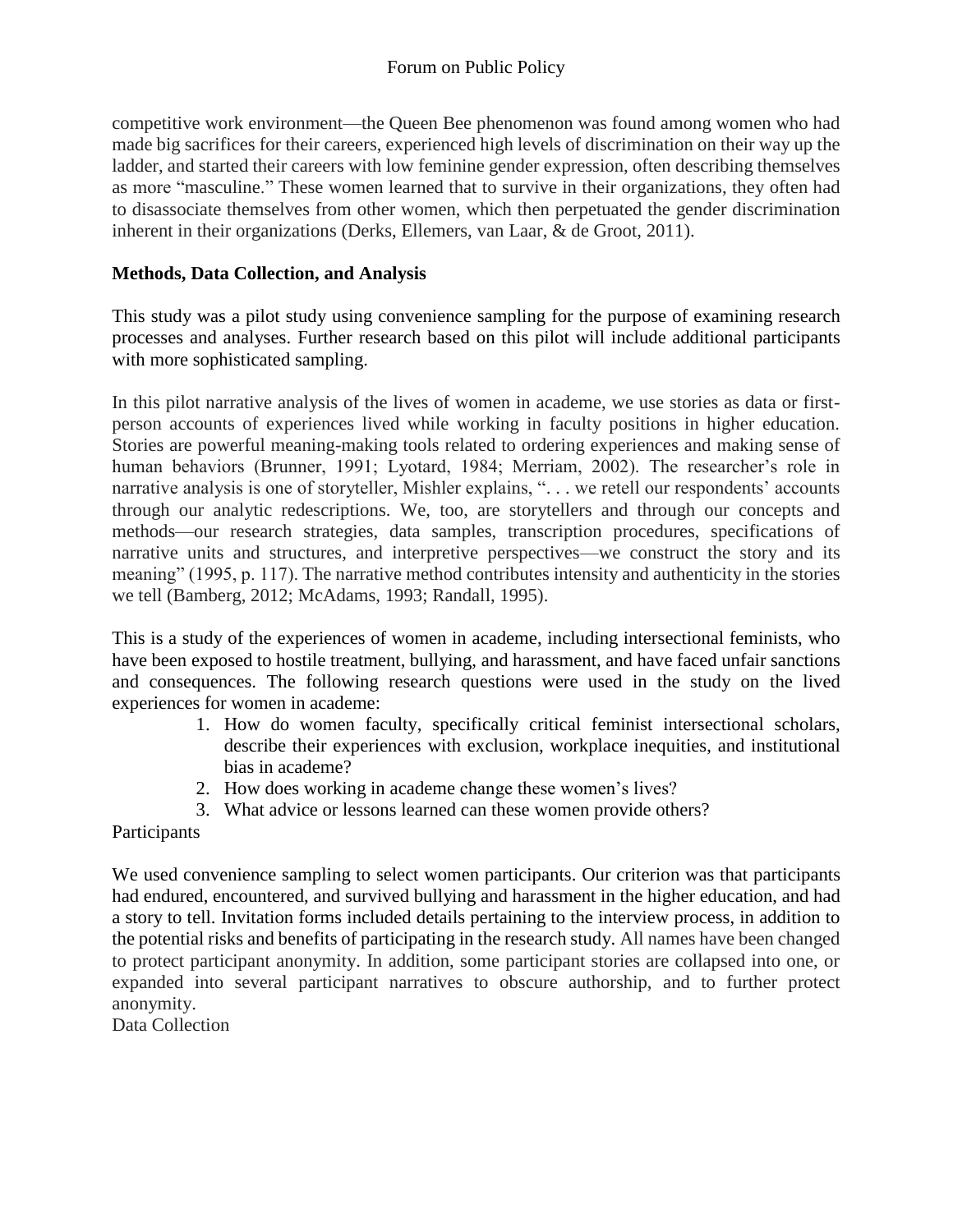We gathered narrative accounts using qualitative open-ended and unstructured interviewing techniques. Participants were prepared ahead of time by providing information on our topics of interest. Prompts such as, "go on," "can you tell me more about that?" "describe that," etc., will be used to elicit more of the story and follow-up questions asked after participants' finished telling their stories.

We utilized two sources of data in this analysis:

- 1. Some scholars wrote their own "standpoints," focusing on our own struggles with finding fit within academe in lieu of the interview process.
- 2. We interviewed faculty members from various types of institutions to glean their evaluations of workplace inequities and institutional bias.

An informed consent form was collected for all participants that stated that they should only share information they were comfortable sharing.

### Data Analysis

We incorporated Saldana's (2016) method of *process coding* to analyze the data. Process coding involves highlighting gerunds within the data in order to connote observable and conceptual action. It is an action-oriented method. We selected this method based upon the tension women face between the active and passive gendered stereotypes of women in positions of relative power. We selected this method of analysis because bullying and mobbing tends to have a silencing effect on the target. We sought to determine if we would find the same silencing with our participants.

# **Findings**

The following excepts have been extracted from the interview transcripts of participant's experiences that highlight specific strategies and tactics of bullying and harassing behaviors. Each excerpt is analyzed separately and then the common themes are discussed.

### **Suzette**

Call it naïveté, but I am constantly surprised by the fact that someone who studies microaggressions and harassment would be consistently subjected to these behaviors in an institution of higher learning. My personality, and who I am as a person, has never been so critiqued as it has during my five years at a private predominantly white institution (PPWI). And, although I am white and a recipient of all of the privileges that whiteness entails, I have faced other consequences for my identity because I do not possess a "goodness of fit." As an open feminist, an advocate for educational equity for various marginalized populations within the school districts surrounding my PPWI, specifically, racial, economic, and sexual minorities, as well as within my own institution, I have been labeled "abrasive," "mean," and insufficiently "nice." My critical lens has not been openly embraced, and my intersectional feminist worldview has been delegitimized in various ways. This work, my writing, is the only thing that keeps me sane, while also simultaneously making me vulnerable. My questioning voice, which I thought would be embraced in the hallowed halls of higher education, was almost immediately suppressed; I was informally told that I needed to "know my place," and to "silence my voice," and formally sanctioned for not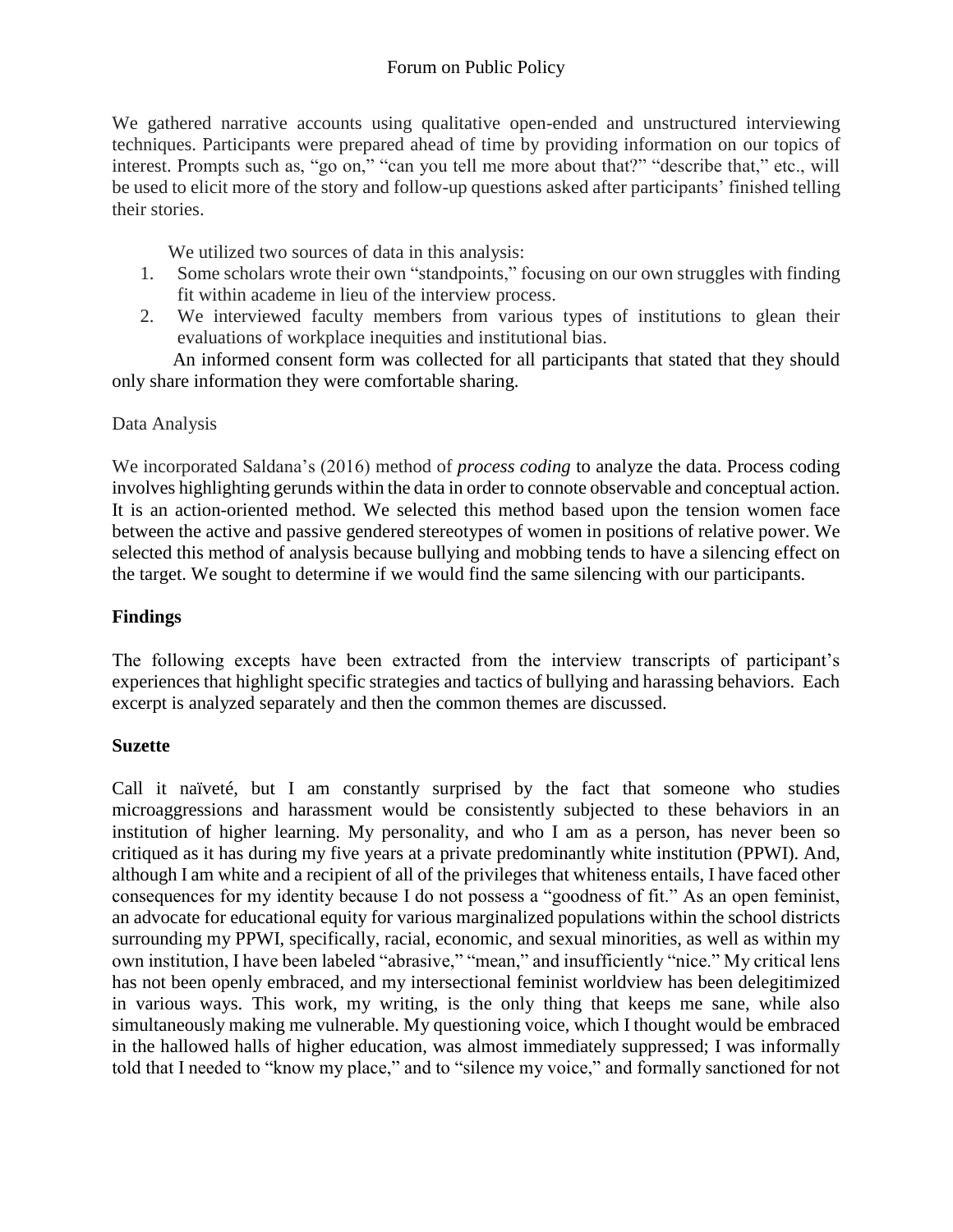so doing. Who did I think I was questioning the status quo as a lowly assistant professor? I thought I was doing the right thing as a scholar. I quickly learned that I was wrong.

#### **Analysis of Suzette's Story**

In theorizing, again, the *type* of woman one *is* matters. Foucault's concepts of surveillance and the gaze inform us that is acceptable/unacceptable behavior for women academics. Foucault's notion of power reproduces this limiting binary. Foucault's explication of Bentham's conception of the panopticon is realized in our current milieu through the self-policing of women; we are all socialized into compliance. Those who challenge the status quo, by, for example, questioning racist, sexist, and homophobic institutional practices that serve to keep outsiders silent, are summarily punished.

New university hires are often told by their mentors to "not make waves." But, at the same time, how can one trained in the traditions of critical pedagogy not speak out when grave injustices are being perpetrated every day, both at the university and within surrounding K-12 classrooms? Upsetting the apple cart is why we choose to work in higher education, is it not? These complexities are exacerbated by the fact that Suzette's university is geographically located in the small town rural mid-west, where the culture of niceness is real (Pittard and Butler, 2008).

Pittard and Butler (2008), define the "culture of niceness" as:

. . . school culture (including external factors such as school structure, community culture and nature of the profession in general) characterized by conformity and professional interactions wherein the expectation for teachers is to not be confrontational or critical of the school structure, but to accept it or at the very least to work within it without outward resistance. In other words, the expectation is for teachers to "play nice" within the system of schooling, accepting the status quo and modeling it for their students. We see this as part of the "hidden curriculum" of schools and, as such, it is pervasive and invisible at times (p. 72).

The expectation within this culture of niceness is that everyone smile, be pleasant, and not broach any controversial issues, or issues that make others (read white) feel uncomfortable. The reality of this "niceness" is more sinister, yet more implicit. When the surface is scratched, and the thin veneer of niceness is explored, what lies beneath is less than kind. The outspoken receive consequences, but not explicitly. The outspoken may never know, at least not immediately, that anyone has a problem with their questioning; rather, their punishment comes via chilly receptions from colleagues, behind-the-back retaliation, and/or assaults on their reputations through gossip, through insinuation, and even through hyperbole and fabricated assessments of their work, their collegiality, and their overall value to the institution. The culture of hazing that impacts many new professors, e.g., inequitable workloads, threats of sanction for non-compliance, and retaliation, is real.

To aggravate the resulting culture of fear and instability on the part of novice professors, stemming from this culture of hazing, whistleblowers, those who report workplace inequities and harassment, can be perceived as the problem. This is a form of gaslighting where the victim is perceived as the cause of the problems, as the problems may be private—and unknown to others within that respective culture. The perception that one is being "confrontational" or "critical," even when reporting one's own harassment, serves to attempt to keep the whistleblower in their place.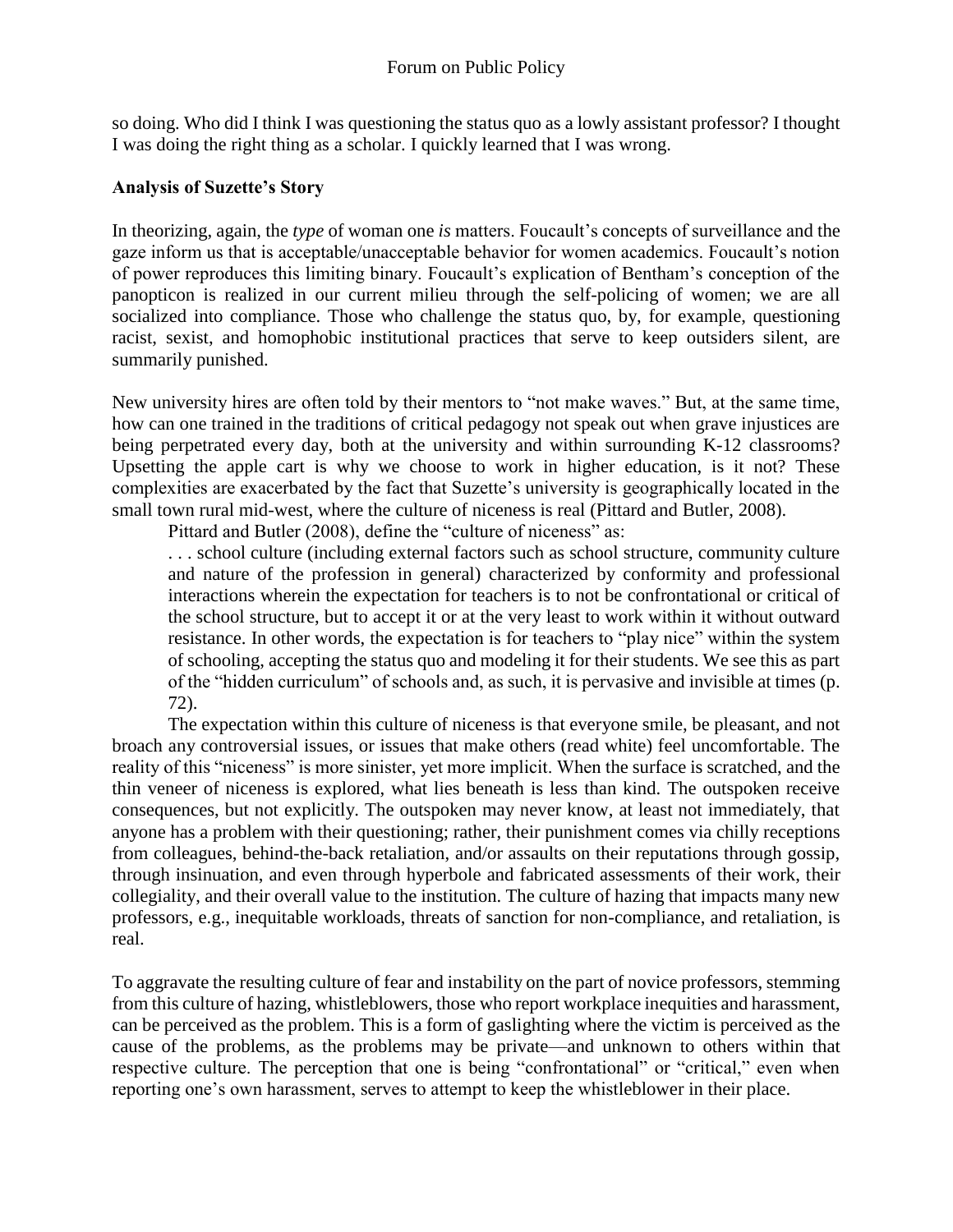Suzette's outsider status forced her to spend much of her time defending herself: writing letters of rebuttal to "anonymous complaints" from students of which she still questions the veracity, critiques of her personality, (e.g., being plain spoken, or blunt), and the questioning of her skills (e.g., needs to improve her "soft skills"). These were all implicit attacks on her gender expression, as outspoken women (read feminist) are not welcomed within her current institutional home. She could have better spent her time working on lessons, research, etc. Instead, she sacrificed leisure time in order to compensate for saboteurs, which had a direct impact on her overall health. She felt the need to make herself "bullet-proof"—beyond reproach: doing more service, more publishing, and more everything, in order to compensate for her "non-compliant" persona. She watched as her uncomplicated colleagues sailed through the tenure process without fear, with no publications, with no national presence, engaging in no complicated questions or conversations. . . .

Suzette realized much later, that she was being academically "mobbed." She was "operating in the dark," to the subtle sabotage that she faced, as her first (male) chair attempted to get her fired based upon a false story that he created, to no avail. And her second (female) chair attempted to create a paper trail of teaching ineffectiveness based upon anonymous student comments, although student course evaluations revealed otherwise.

Victims of academic mobbing, Suzette included, face silencing; this was a prominent theme within the data. She felt humiliation and shame, and momentarily retreated. She eventually realized that this is exactly the goal of academic mobbing: for the target to "go away quietly," and not to speak about the injustices they have faced. Silence is also common for those peripherally surrounding the target, in terms of a lack of response from those who witness the mobbing and do nothing for it is safer to do nothing.

### **Helena**

The following words have been used to describe me: abrasive, pushy, opinionated, brash. As a teacher educator, I was tasked with teaching a course in multicultural education in the first year that it became a departmental requirement—quite controversial in a midwestern PWI, especially for an untenured faculty member. Teaching diversity is unsafe for professors, often making students feel uncomfortable—particularly at a PWI. Research indicates that women professors in particular are often deemed as "opinionated," as opposed to experts in their field because they defy the traditional gender stereotypes of being caring, maternal, or even open to all student opinions, even when correction is warranted (Boring, 2015).

### **Analysis of Helena's Story**

As a professor of Color, Helena was tasked with teaching the only diversity course required within the undergraduate curriculum. The fact that she was the faculty member tasked with doing so is problematic, particularly when her first year was the first year of this requirement. Compounded with this is the fact that minorities, e.g., faculty of color, women, women faculty of color, international faculty, faculty who speak with an accent, etc., receive lower course evaluations than their hegemonic colleagues, put Helena in a double bind. Her institution neither provided any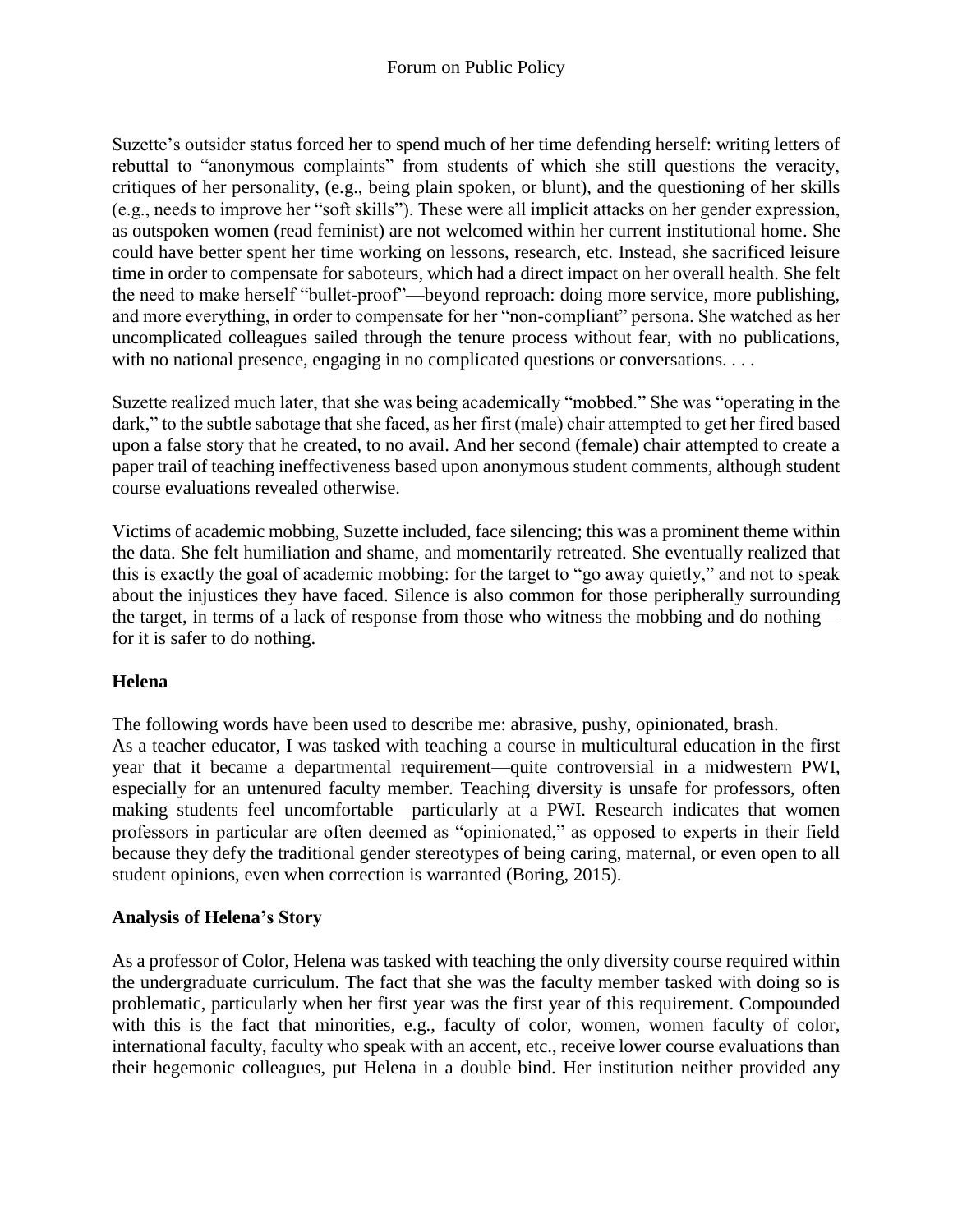critique of student evaluations in general, nor did they provide any training for faculty or students on the history of bias within student evaluations of teaching.

For over one hundred years, academics have debated the validity of student course evaluations to determine teacher effectiveness (Murray, 2005). Countless studies have indicated the ineffectiveness of student evaluations of teaching (SET), yet institutions of higher education continue to use them to make high stakes decisions for faculty members, such as tenure and promotion decisions (Murray, 2005).

Boring, Ottoboni, and Stark (2016) found that student evaluations of teaching (SET), are biased against women professors, which impacts objective teaching characteristics such as how quickly assignments are graded. SETs are more impacted by gender bias and expectations for grades than for actual teaching effectiveness. The effect of gender bias is so great as to cause more effective professors to get lower course evaluations than less effective professors. In a study conducted by Clayson and Haley (2011), the researchers found that 80% of students had "knowingly given an instructor an *undeserved* evaluation for some reason" (p. 104). Some students may retaliate against their professors through SETs if their professors expect too much, or do not assign the grades that students expect; this is what Maslow (1966) deems the "screw you" effect.

# **Olivia's Story**

The president said, "If you are not liked by colleagues in your own department, you should not get tenure." Some of Olivia's colleagues who were close to the president warned her to apply for other jobs, as she was disliked among some of her colleagues. Olivia worked at a public teaching institution, and was a highly productive scholar. She was evaluated by a chair with no publications, had won a national book award, and published over 30 book chapters, peer reviewed articles, and edited books prior to going up for tenure.

In fact, Olivia was the most published scholar in the history of the university. She had a national presence and did much service to the school and the community. After supporting her for tenure, promotion, and sabbatical, her female chair wrote a scathing letter rescinding her support of Olivia, alleging that students were afraid of her, critiquing the way she walked, and accusing her of being a bully. She further argued that she truly never supported Olivia for tenure, but rather she was afraid of Olivia thus justifying her previous "support." Olivia's chair also spoke *for* other department members indicating that these named people also felt that Olivia was a bully—again, without evidence.

# **Analysis of Olivia's Story**

Olivia's story is perhaps the clearest example in this writing of institutional betrayal. Because her chair did not like her, or found her threatening, she worked to undermine and sabotage her. It should be here noted that Olivia was a very productive scholar at a public teaching institution; her chair had produced zero publications. "Likeability" should never trump productivity. However, this institution valued faculty compliance and loyalty more than they did academic prestige.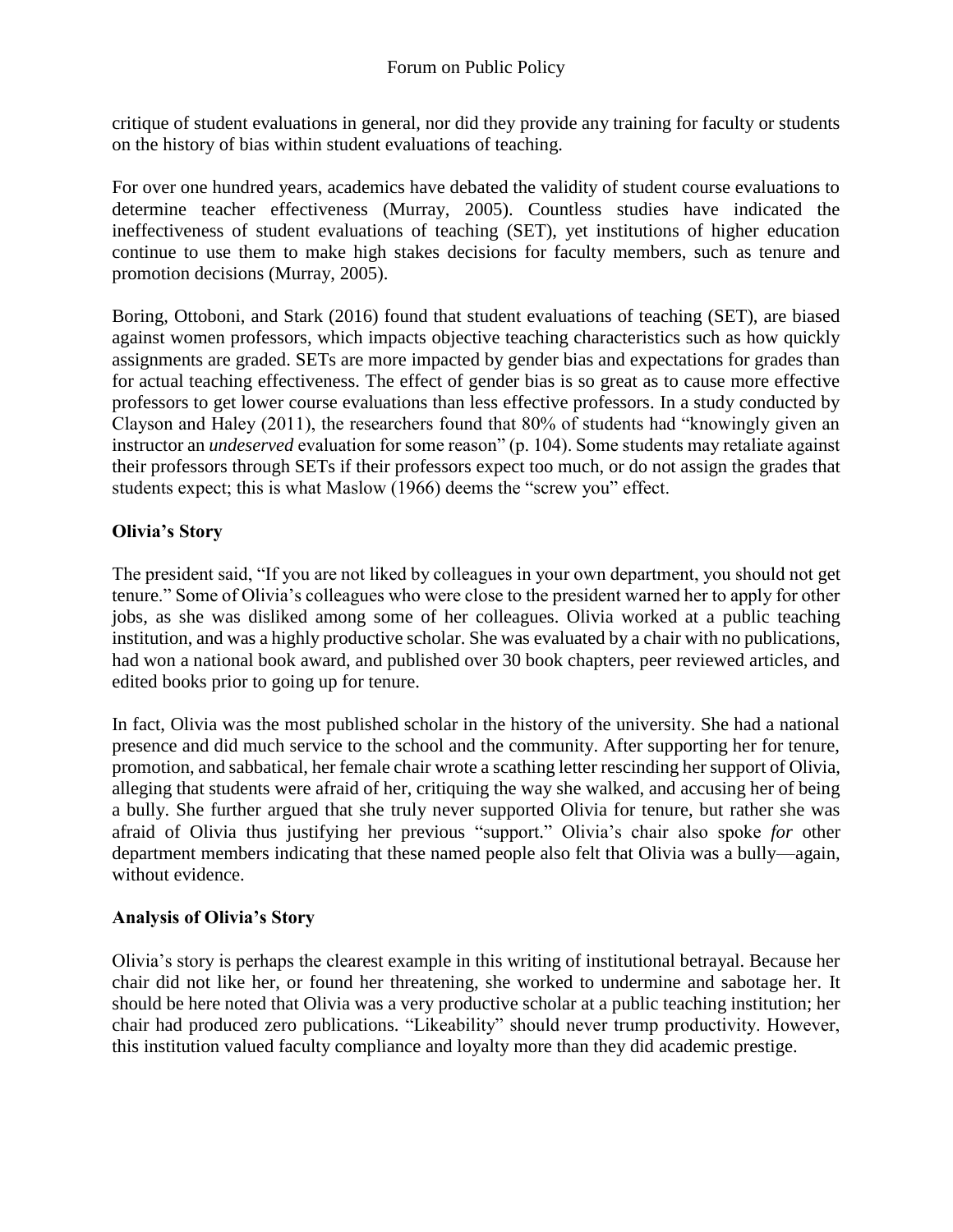### Forum on Public Policy

Olivia described feeling like a "criminal." Although she knew that she had done nothing wrong, she spent months barely functioning—living with the fact that her colleagues had done her intentional harm—behind the back, and never having to face any consequences for making false claims. She reported facing "situational depression": feeling hopeless, having trouble sleeping, lacking a desire to eat, etc. She stated that it was all she could do to teach her classes; she also experienced an "intellectual paralysis," unable to complete writing or research projects. She also reported that this was the worst thing she had ever experienced, and that this experience was the "lowest point in her life." She later learned that she had been characterized by some of her peers as "conceited, arrogant, and too self-promoting." She was also aware that white male colleagues who were denied tenure were "rallied around" by colleagues who sought to rectify just an institutional "betrayal." She witnessed several white males who were initially denied tenure and promotion be tenured and promoted quickly when their colleagues ran for the committees who made such decisions. Olivia did not experience such "justice." Instead, several of her books were stolen from a faculty display. She highly doubted that the perpetrators were students. Olivia elected to pull her tenure application, and move to another institution.

### **Kienna's Story**

I teach in a doctoral program. Part of my responsibilities include shepherding students through the dissertation process. At first, I did not have any dissertation students assigned to me because the students had not had me in previous classes, and did not know me. Stacey asked me to serve as a committee member on two of her student dissertations and I agreed. I needed the experience, and I felt that Stacey was successfully working with a lot of students—I was eager to learn.

Stacey was self-promoting with students and with anyone who would listen. She also wanted all of the doctoral students in our program to choose to work with her as dissertation chair, and undermined other faculty to get them to comply. She would tell students, "You can't get through this program without me as your chair." She also told students she had a plan that she used to get them through quickly.

The first time I was able to read and review her students' work was at the proposal defense. I questioned the quality of the literature review, for it stated there was a lack of research on the topic, and I knew that was not the case. In front of the student and the rest of the committee Stacey told me that I did not know what I was talking about, and I just needed to sign off on the work. The second dissertation was in my area of expertise. Again, the student had written that there was very little research on the topic, and produced a very limited review of literature. I asked why the student had not looked at prominent research on the topic. Stacey immediately dismissed the researchers I had mentioned. Her rudeness to me and degradation of my abilities took place both in public and in private.

One day she came into my office and told me that she was sending me a dissertation student. I was excited to have a student to work with, but I had to ask why she was not keeping them for herself. She stated, "She will never finish so you can have her."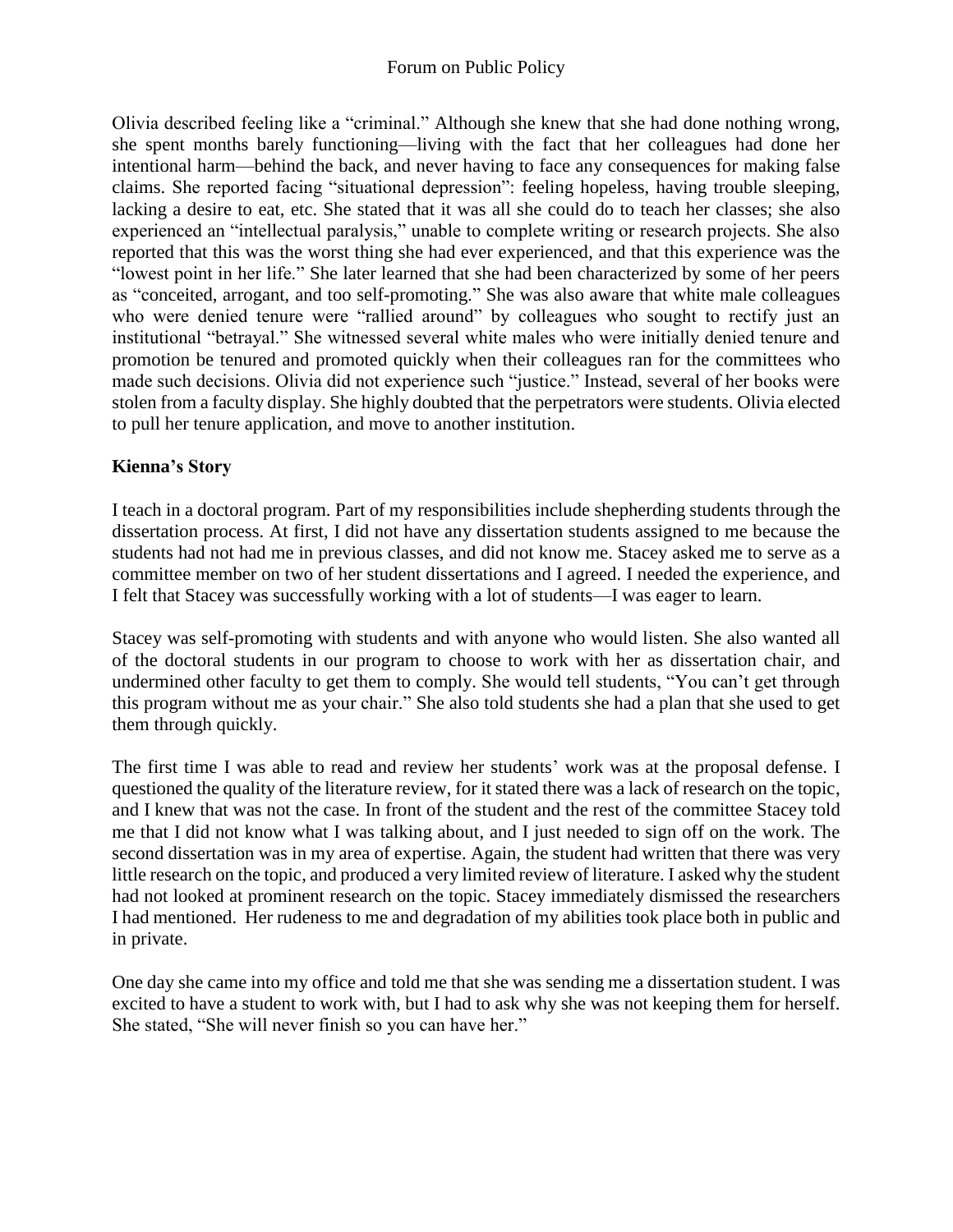Years later, I amassed numerous dissertation students. At this time, Stacey had become chair of the Institutional Review Board (IRB) at our institution. As my students worked on their proposals, we prepared their IRB applications. Stacey stopped them, held them up, delayed, stalled—anything she could do to prevent my students from completing the process. For example, the first student's IRB application was an exempt study that took eight months to receive approval. It took the next student 13 revisions, an investigation for misconduct, and a year and six months to gain approval. This was such a hardship on the students, and time consuming for me. I examined the average length of time for applications received IRB approval; it was nine days.

I attempted to get help with the problems I was having—working through many avenues without assistance. After two years, another investigator was assigned to the applications submitted by my students and me. Since then, every application has gone through in a timely manner—usually within one month from start to finish.

# **Analysis of Kienna's Story**

Kienna's story demonstrates just how complicit institutions can be in the harassment of certain faculty members. Kienna had reported her experiences to multiple institutional mechanisms about Stacey's behavior, yet Stacey was allowed to continue her unprofessional and unethical conduct effectively harming both faculty and students. Nothing was done. Instead, Kienna had to learn how to work with, and, more so, around Stacey. Such additional work, often attempting to preempt Stacey's sabotage was both exhausting and debilitating.

Kienna indicates that she never knew why she was targeted by Stacey. She can only theorize. She communicated that she wondered if Stacey desired to be the most popular professor, and when students sought her out as their dissertation chair, Stacey felt threatened and did her level best to ensure that Kienna's students never finished. Kienna's institution did nothing to protect her, despite being a unionized institution.

### **Marlene's Story**

In graduate school, I was the only woman in my cohort. It was common for my peers to make sexist jokes; make comments like, "that test raped me"; or refer to women as "females." I called them out, and over time they have started to change their behavior—at least in front of me. Often the behaviors were seemingly innocuous. All but one of the men in my cohort were men of Color, but often failed to see how marginalized identities come in multiple forms. For a few of them, race and class we to be taken seriously—feminism was a joke.

My faculty advisor told me that I needed to get more serious about my research and writing, and not let family get in the way. A man in my cohort, who was advised by the same man and also took time away from research and writing to care for his family, never experienced this.

At a conference, I listened to a panel of women social scientists tell a group of doctoral students and junior faculty that they should consider masking their familial/ marital status (I was married and had two kids at the time). Some recommended: don't wear a ring, as it might indicate that you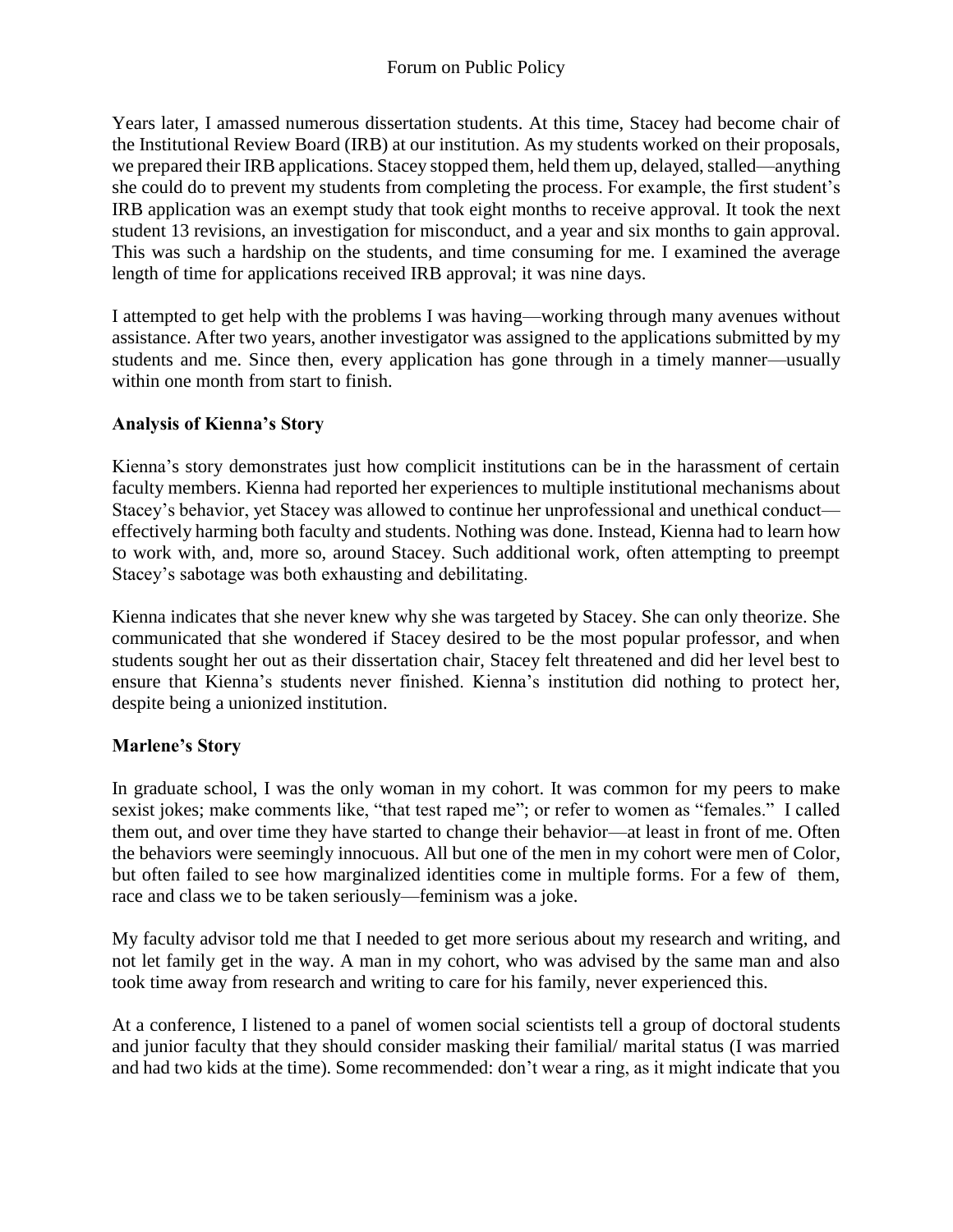will be unable to move (e.g., my partner's career was likely more important than mine) or I would never be committed to the job if I had kids' soccer games to attend.

In my second year on the tenure clock, my office was vandalized. Someone broke in and drew a small, but very conspicuous, penis on the inside wall of my office

That same year, I learned that another woman in my office had been (was being?) stalked by her former graduate student. He had been found "not guilty" of violating any policy during the Title IX hearing two years before. I found out because his advisor had demanded that he be given a special award to allow him to continue teaching, which required office hours and office space. Out of fear for her safety (and likely hurt for not being taken seriously) she moved her office out of the department, and I lost having a mentor and friend nearby.

At my very first faculty retreat as a brand new tenure track faculty member, I watched as a full professor interrupted the interim acting chair—a woman—over and over again. It was uncomfortable. I first thought it was a one-time thing, but I was wrong. He continued to do it at nearly all faculty meetings. We had to change our faculty handbook in order to change his behavior.

A full faculty member sent me multiple scathing emails that indirectly threatened my tenure, when I declined to have an "informal meeting over coffee" to discuss pressing departmental issues.

I have met with administration, the union, and peers to discuss the sexist climate in our department, taking up hours of my time that could be dedicated to research, writing, or teaching. In one instance, I met with the dean right before I had to teach. My mind was elsewhere and the class went horribly. I was angry with myself, until I realized that none of the men in the department those perpetrating and perpetuating sexism—had to worry about this.

After removing myself from department activities for a few months, I decided to attend an afterwork event. There was beer and bowling. I had previously called out the sexist climate in the department, and I was uncertain how my attendance would be received. Unfortunately, the same person who later sent me the email chain for declining coffee, was there and far too affectionate. To be clear, I was not assaulted or harassed, but I was uncomfortable by his nearly constant physical closeness to me—often reaching out to rub my arm. The whole thing made me feel creeped out.

In my experience this behavior is often perpetrated by men who see themselves as "progressives," "feminists," or "woke."

### **Analysis of Marlene's Story**

As told by Marlene, she and her trusted confidants were shocked at her treatment at her historically liberal/progressive institution. Although she was hired as an open feminist, almost immediately her feminist sentiment and scholarship was minimized, dismissed, and she was framed as a "problem." Some supposed pro-feminist male colleagues participated in her exclusion, harassment, and discomfort, while others ignored it. She found no support from her male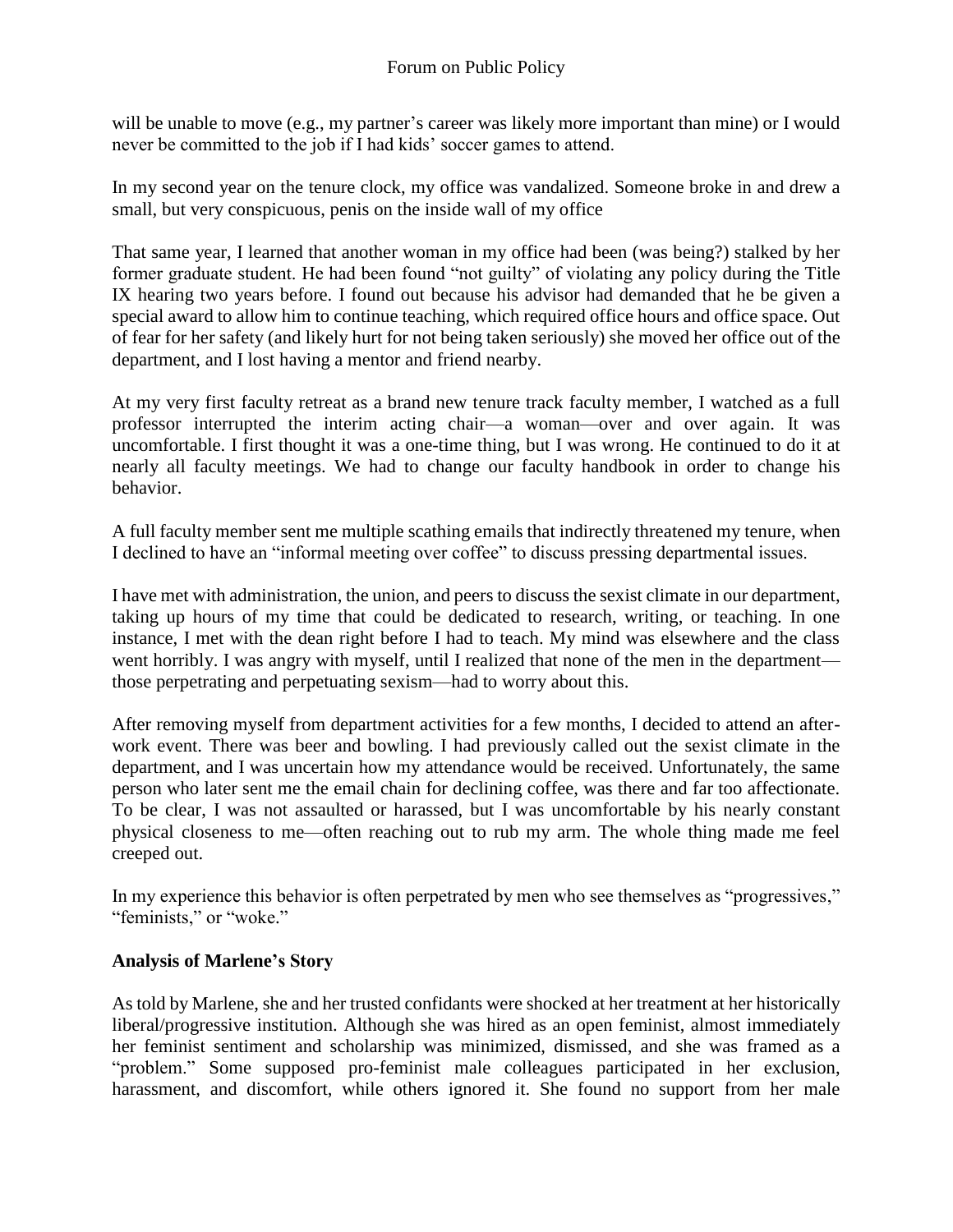colleagues, even those who purported to understand sexism and discrimination. It seems that her success and her research agenda threatened them, and they were unwilling to jeopardize their own success within academe to assist, mentor, or defend a junior and untenured faculty member.

### **Overall Findings**

Through our interviews with colleagues, we found three central themes:

1. Disappearing feminists: outspoken feminist professors were often "dismissed" from or intentionally harmed by their institutions who policed them because they made their peers look bad in comparison. Often, these peers were women or "queen bees," who understood that there was precious little room for women to succeed within academe.

2. Justification of non-dominant/outsider professors' dismissal: white cis-gender males and traditional female white cis-gender females with acritical/apolitical perspectives were threatened by critical scholars who critiqued inequitable institutional practices, perhaps because they had found success within the institution. For them to truly "see" the institutional problems, they would have to acknowledge their own privilege, and how they succeeded despite the institutional exclusion of others.

3. Outrage and ultimate resolution for hegemonic professors not making tenure:

We heard various accounts of white/hegemonic professors overturning tenure denials on appeal through the support of their colleagues. Additionally, we found that white/hegemonic professors justified the termination of critical intersectional feminist professors, citing their failure to meet some tenure category, of which they would not have specific knowledge. The few tenured professors of Color that we interviewed indicated that they were upset by the decisions to terminate various critical intersectional feminist professors, but were hesitant to speak up for fear of their own careers.

We found these similar themes in private PWIs, public PWIs, public liberal R1 institutions, etc. Unfortunately, we did not find many differences in the treatment of non-hegemonic professors in private versus public institutions, teaching versus research focused institutions, conservative versus liberal institutions, etc. The differences were in the tactics used: how flagrant versus implicit the harassment was, the status of the harasser, and the complicity of institutional practices to reward hegemonic professors and harm those with non-hegemonic, or critical/intersectional/feminist points of view. But, we found that the harassers did hold some form of institutional power, whether garnered upon accomplishment or not.

# **Discussion**

This paper reveals some of the hidden and insidious problems within academe. It is important to not only bring these problems to light, but also to provide novice scholars with strategies to combat these issues, particularly non-hegemonic faculty.

### **Institutional Implications**

Perhaps the most glaring finding in this analysis is this: faculty members who make decisions about continuation, tenure, and promotion should most assuredly be compelled to be trained in federal civil rights laws. In our data analysis, we found civil rights laws violated in almost all of the cases.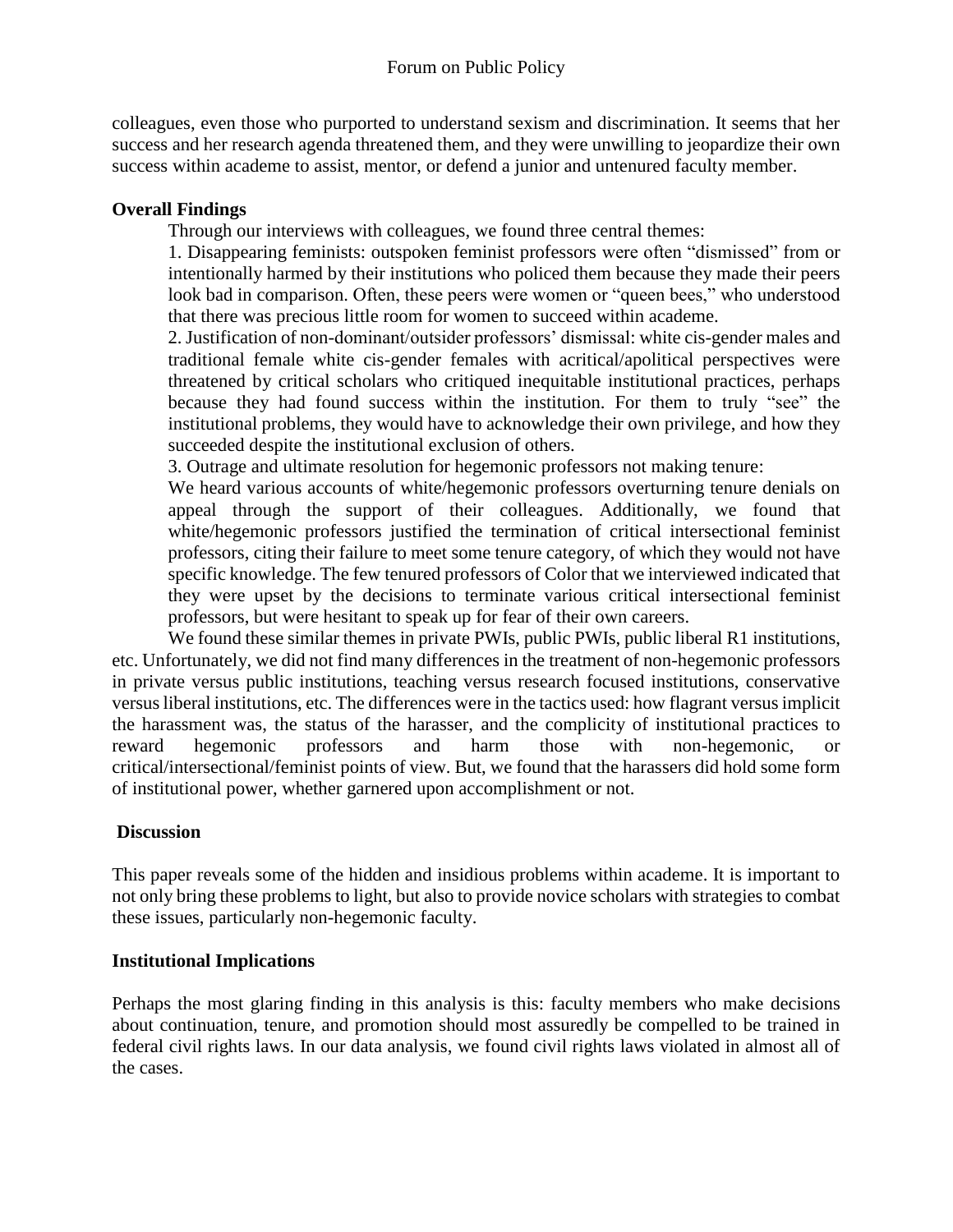Second, institutions must make research based decisions about student evaluations of teaching (SET). According to Gorlewski, Gorlewski, and Porfilio (2014), ". . . the onus should be on universities that rely on SET for employment decisions to provide convincing affirmative evidence that such reliance does not have disparate impact on women, under-represented minorities, or other protected groups. Because the bias varies by course and institution, affirmative evidence needs to be specific to a given course in a given department in a given university. Absent such specific evidence, SET should not be used for personnel decisions" (p. 33).

### **Survival Strategies**

We attempt to provide strategies for critical intersectional feminist scholars to navigate workplace inequities and institutional bias. The first strategy is awareness: know your rights, learn your faculty handbook, find your allies. Although one must stand up for what is right, and speak their truth to power, at the same time, maintaining composure is key. Although the appropriate response to harassment is anger, women's anger, however justified, is often misinterpreted as something else (Kippax, Onyx, Gault, & Benton, 1990).

The second strategy is professional demeanor. When confronted with a negative issue, try to avoid getting emotional. Although this is unfortunate, women often do not have access to the full gamut of human emotions; because of sex role stereotypes that are still prevalent, women's emotions can be interpreted as meaning something other than what they are. New hires can bring in different ways of doing things, which can change the status quo. Be confident in bringing new ideas, but remember that senior faculty are often invested in old ones.

The third strategy is understand the history: know that these experiences are common. Work to create a supportive environment with other intersectional feminist professors. To change a hostile culture, ". . . we need to reconceptualize that work in a feminist way: change requires not only collaboration but also collaboration in support of a strategic purpose: a coalition" (Heinert & Phillips, 2017, p. 129). A coalition works toward reaching common goals and shares in the responsibility and credit for the work. Shaw (2012) describes ". . . the value of a feminist community as 'not feeling alone' and experiencing 'alignment' and affirmation of thinking that was difficult to find in any other forum" (p. 428).

The fourth strategy is documentation. Even if something seems small, keep a journal recording questionable events with details, times, dates, key players, etc. When and if something concrete happens, one will be more prepared to keep records, and the precursors of potential events will already be recorded.

For senior faculty: According to Sandberg (2013), "Once a woman achieves success, particularly in a gender-biased context, her capacity to see discrimination is reduced" (p. 163). Just because it did not happen to one does not mean that it is not happening to another. Due process is key when investigating discrimination and instances of bullying and harassment. Senior faculty should provide resources to support junior faculty, such as the following advocacy organizations: American Association of University Women: https://www.aauw.org/ Feminists against Academic Discrimination: http://www.f-a-a-d.org/

Equal Employment Opportunity Commission: https://www.eeoc.gov/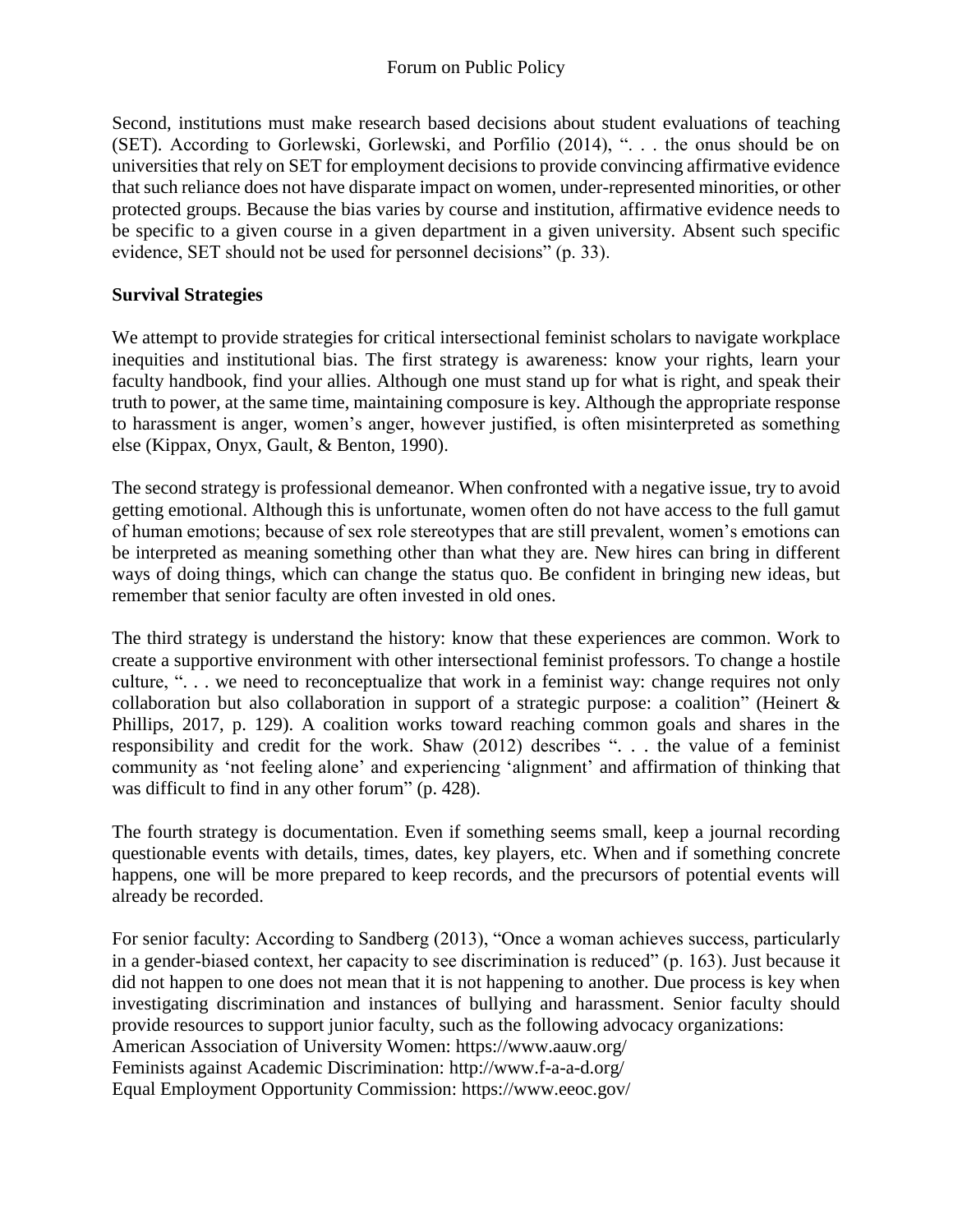Finally, for all intersectional feminist academics, it is crucial that we tell our stories, whether they are in the past, or in our present. Speaking our truths will be the first step in working to change harmful institutional practices, or systemic inadequacies that allow harassment to exist unchallenged.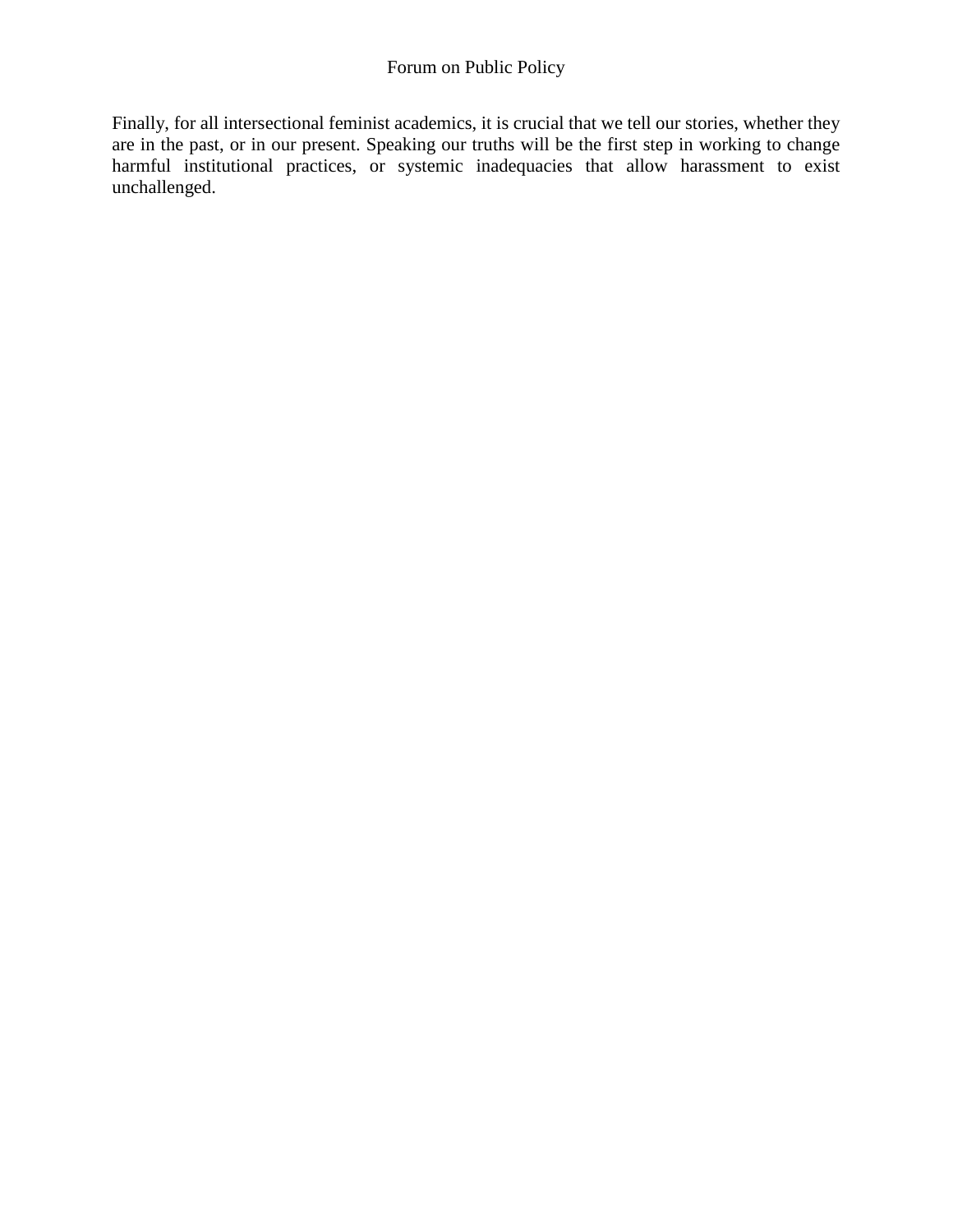#### Forum on Public Policy

#### **References**

Kerr, E. (2018, February 11). For scholars of women's studies, it's been a dangerous year. *The Chronicle of Higher Education*. Retrieved from https://www.chronicle.com/article/For-Scholars-of-Women-s/242521

Bamberg, M. (2012). *APA handbook of research methods in psychology: Vol. 2. Quantitative, qualitative, neuropsychological, and biological*, (H. Cooper, Ed.) American Psychological Association. Retrieved from http://www2.clarku.edu/~mbamberg/Material\_files/NARRATIVE\_ANALYSIS.pdf

Beneson, J. & Markovits, H. (2014). *Warriors and worriers: The survival of the sexes*. Oxford, UK: Oxford University Press. 1-288.

Boring, A., Ottoboni, K., Stark, P. B. (2016, January). Student evaluations of teaching (mostly) do not measure teaching effectiveness. *ScienceOpen Research Journal*. Working paper Retrieved from https://www.scienceopen.com/document\_file/25ff22be-8a1b-4c97-9d88- 084c8d98187a/ScienceOpen/3507\_XE6680747344554310733.pdf

Boring, A. (2015). *Gender bias in student evaluations of teachers*. Retrieved from http://www.ofce.sciences-po.fr/pdf/dtravail/WP2015-13.pdf

Brown, B. (2006). Shame resilience theory: A grounded theory study on women and shame. *Families in Society: The Journal of Contemporary Social Services, 87*(1), 43-52.

Clayson, D. E., & Haley, D. A. (2011). Are students telling us the truth? A critical look at the student evaluation of teaching. *Marketing Education Review, 21*(2), 103-114.

Cole, K. & Hassel, H. (Eds.). (2017). *Surviving sexism in academia: Strategies for feminist leadership*. New York, NY: Routledge.

Cooper, B. (2017, November 16). How free speech works for white academics. *The Chronicle Review*. Retrieved from https://www.chronicle.com/article/How-Free-Speech-Works-for/241781

Crawford, J., Kippax, S., Onyx, J., Gault, U., & Benton, P. (1990). Women theorising their experiences of anger: A study using memory‐work. *Australian Psychologist, 25*(3), 333- 350.

Crenshaw, K. (1991). Mapping the margins: Intersectionality, identity politics, and violence against women of color. *Stanford Law Review, 43*(6), 1241-1299.

Curtis, J. (2011). *Persistent inequity: Gender and academic employment*. Paper prepared for Equal Pay Day, April 11, 2011. Retrieved from https://www.aaup.org/NR/rdonlyres/08E023AB-E6D8-4DBD-99A0- 24E5EB73A760/0/persistent\_inequity.pdf

Curtis, J. (2015). *The faculty pipeline in sociology and other STEM disciplines*. Paper presented at Southern Sociological Society Annual Meeting, March 26, 2015.

Derks, B., Ellemers, N., van Laar, C., & de Groot, K. (2011). Do sexist organizational cultures create the queen bee? *British Journal of Social Psychology*, 50(3), 519-535.

Ely, R. J. (2017). The power in demography: Women's social constructions of gender identity at work. *Academy of Management Journal, 38*(3), 589-634.

Faniko, K., Ellemers, N., & Derks, B. (2017). Queen bees and alpha males: Are Successful women more competitive than successful men? *European Journal of Social Psychology, 46*(7), 903-913.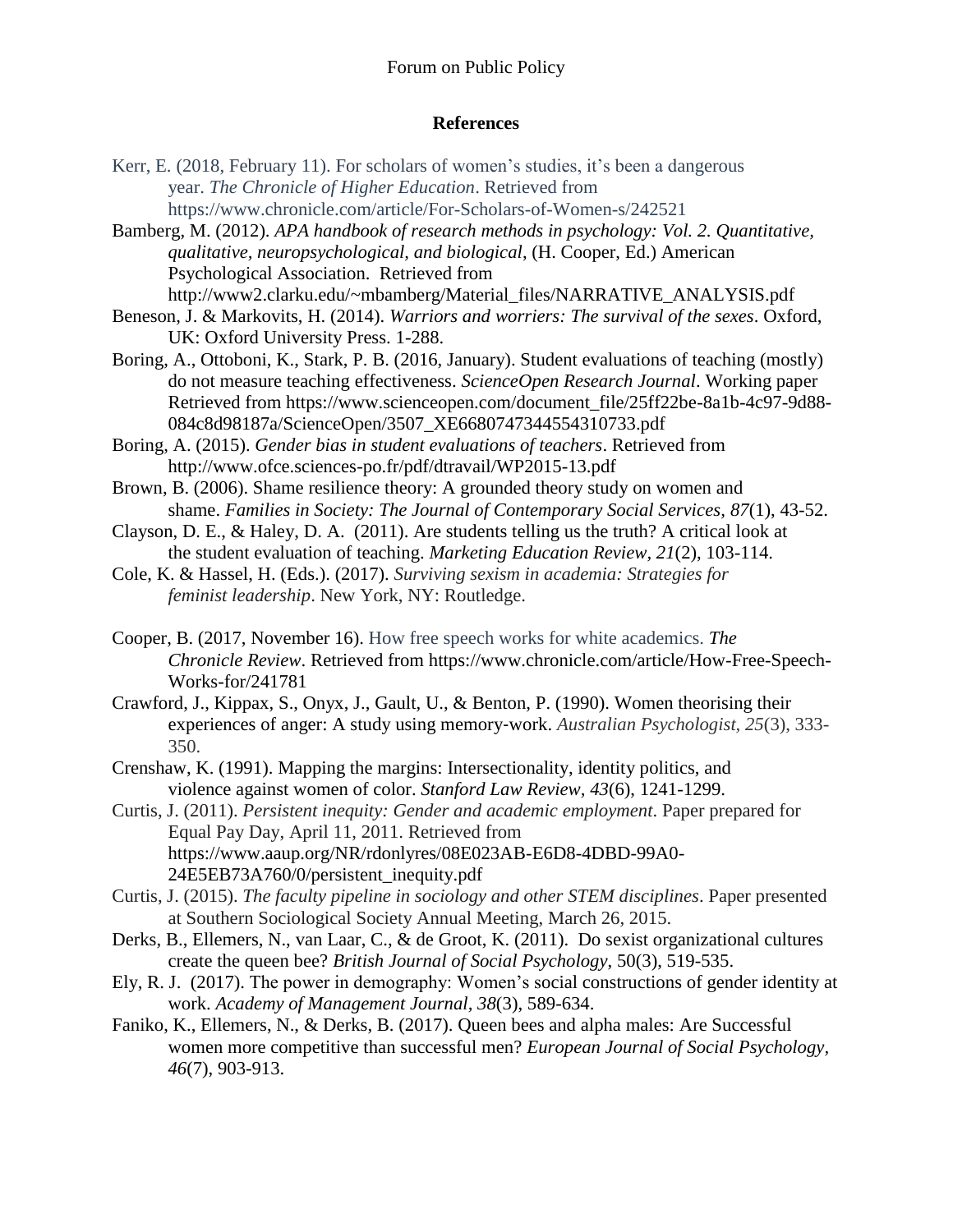- Finkelstein, M. J., Conley, V. M., & Schuster, J. H. (2016). Taking the measure of faculty diversity. *Advancing Higher Education.* TIAA Institute. 1-18. Retrieved from https://www.tiaainstitute.org/sites/default/files/presentations/2017-  $02$ /taking the measure of faculty diversity.pdf
- Flaherty, C. (2016). More faculty diversity, not on tenure track. *Inside Higher Ed.* Retrieved from [https://www.insidehighered.com/news/2016/08/22/study-finds-gains-faculty](https://www.insidehighered.com/news/2016/08/22/study-finds-gains-faculty-diversity-not-tenure-track)[diversity-not-tenure-track](https://www.insidehighered.com/news/2016/08/22/study-finds-gains-faculty-diversity-not-tenure-track)
- Foucault, M. (1977). *Discipline and punish: The birth of the prison*. New York, NY: Random House.
- Gorlewski, J., Gorlewski, D., & Porfilio B. J. (2014). Beyond bullies and victims: Using case story analysis and Freirean insight to address academic mobbing. *Workplace, 24*, 9-18.
- Grigoryan, A. (2017). You are too blunt, too ambitious, too confident: Cultural messages that undermine women's paths to advancement and leadership in academia and beyond. In K. Cole and H. Hassel (eds.), *Surviving sexism in academia: Strategies for feminist eeadership* (pp. 243-249). New York, NY: Routledge.
- Gutierrez y Muhs, G., Flores Niemann, Y., Gonzalez, C. G., & Harris, A. P. (Eds.). (2012). *Presumed incompetent: The intersections of race and class for women in academia*. Boulder, CO: Utah State University Press.
- Heinert, J., & Cassandra P. (2017). From feminized to feminist labor: Strategies for creating feminist working conditions in composition. In K. Cole, Kirsti & H. Hassel (eds.), *Surviving Sexism in Academia: Strategies for Feminist Leadership* (pp. 127-135). New York, NY: Routledge.
- Jackson, A. Y., & Mazzei, L. A. (2012). *Thinking with theory in qualitative research: Viewing data Across multiple perspectives*. New York, NY: Routledge.
- Johnson, H. L. (2016). Pipelines, pathways, and institutional leadership: An update on the status of women in higher education. *American Council on Education.* 1-28. Retrieved from [http://www.acenet.edu/news-room/Documents/HES-Pipelines-Pathways-and-](http://www.acenet.edu/news-room/Documents/HES-Pipelines-Pathways-and-Institutional-Leadership-2017.pdf)[Institutional-Leadership-2017.pdf](http://www.acenet.edu/news-room/Documents/HES-Pipelines-Pathways-and-Institutional-Leadership-2017.pdf)

Kanter, R. M. (1993). *Men and women of the corporation*. New York, NY: Basic Books.

- Khazan, O. (2017, September). Why do women bully each other at work? *The Atlantic.*  Retrieved from [https://www.theatlantic.com/magazine/archive/2017/09/the-queen-bee-in](https://www.theatlantic.com/magazine/archive/2017/09/the-queen-bee-in-the-corner-office/534213/)[the-corner-office/534213/](https://www.theatlantic.com/magazine/archive/2017/09/the-queen-bee-in-the-corner-office/534213/)
- Khoo, S. (2010). Academic mobbing: Hidden health hazard at workplace. *Malaysian Family Physician, 5*(2), 61-67.
- Kozma, M. M. & Weekes Schroer, J. (2017). For the love of the feminist killjoy: Solving philosophy's woman white male problem. In K. Cole & H. Hassel (eds.), *Surviving sexism in academia: Strategies for feminist leadership,* (pp. 80-88). New York, NY: Routledge.
- Lutkin-Sandvik, P. Dickenson, E. A., & Foss, K. A. (2012). Priming, painting, peeling, and polishing: Constructing and deconstructing the woman bullying woman identity at work. In S. Fox & T. R. Lituchy (eds.), *Gender and the dysfunctional workplace*, (pp. 61-77). Norhampton, MA: Edward Elgar Publishing.
- Maddison, S., & Shaw, F. (2012). Feminist perspectives on social movement research. In S. Nagy Hesse-Biber (ed.), *Handbook of feminist research: Theory and praxis,* (pp. 412- 433). Los Angeles, CA: Sage Publications Inc.